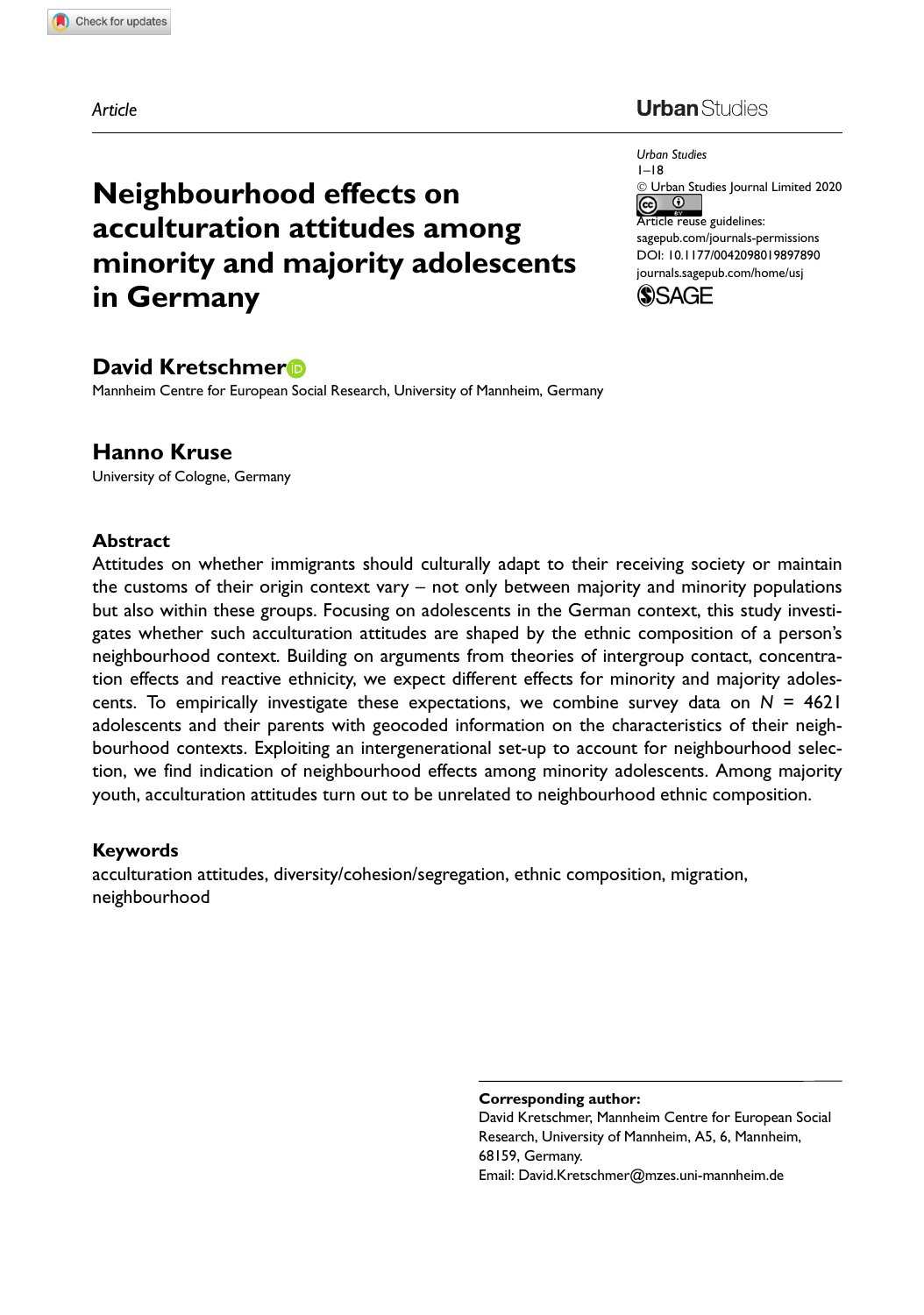对于移民是否应该在文化上适应接收他们的社会,还是应该保持其族群背景的习俗,人 们的态度各不相同,不仅在多数族裔和少数族裔之间不同,在少数族裔内部也不同。本 项研究以德国环境中的青少年为研究对象,研究这种文化适应态度是否是由一个人邻里 环境中的种族构成决定的。基于群体间接触、集中效应和反应性种族的理论,我们预计 邻里环境对少数族裔和多数族裔青少年的影响有所不同。为了对这些预计进行实证研究, 我们将对4621名青少年及其父母的调查数据与他们的邻里环境特征的地理编码信息相结 合。我们利用代际结构来解释邻里选择,发现在少数族裔青少年身上发生邻里效应的迹 象。在多数族裔年轻人中,文化适应态度与邻里的种族构成无关。

### 关键词

文化适应态度、多元化/凝聚力/隔离、种族构成、移民、邻里

Received November 2018; accepted December 2019

## Introduction

In recent years, immigration to Western countries has increased substantially, resulting in ethnically more diverse societies. Along with the great potential the new arrivals bring to a receiving society, their incorporation poses a number of challenges. Therefore, the question of acculturation is strongly contested: To what extent should immigrants and their offspring adopt the cultural practices of the receiving society, maintain their own customs and traditions, or do both at the same time? Such attitudes towards the acculturation of immigrants diverge, both among the majority populations of receiving societies and among immigrants themselves.

In sociology, researchers agree that the acculturation of immigrants is fundamentally related to local contexts. Classic theoretical accounts of immigrant incorporation argue that immigrants usually acquire the cultural practices of a receiving society over the course of a few generations. However, 'if a minority group is spatially isolated and segregated [...] the acculturation process will be very slow' (Gordon, 1964: 78). More recent perspectives even acknowledge that acculturation may come to a complete stop or go into reverse, depending on where

immigrants live (e.g. Portes and Rumbaut, 2001; Zhou, 1997). Resonating with these views, public debates in Western Europe equally revolve around the question whether spatial isolation from the mainstream exacerbates acculturation: immigrants living in spatial separation from the majority population are expected to refuse mainstream cultural practices, making residential patterns an impediment to acculturation and to societal cohesion as a whole. Similarly, the degree to which majority members are open towards minority cultural practices is argued to depend on the ethnic makeup of the neighbourhoods they live in, with potential ramifications for the incorporation of immigrants.

Although it is subject to public debate, empirical knowledge on the place dependence of acculturation attitudes is sparse and fragmented. Only a handful of empirical studies investigating people's acculturation attitudes considered the ethnic composition of their place of residence (Berry et al., 2006; Breugelmans and van De Vijver, 2004; Güngör, 2007; Neto, 2002). While some of these studies indicate local differences in acculturation attitudes, they provide very limited evidence as to why such differences exist: Do people with different attitudes sort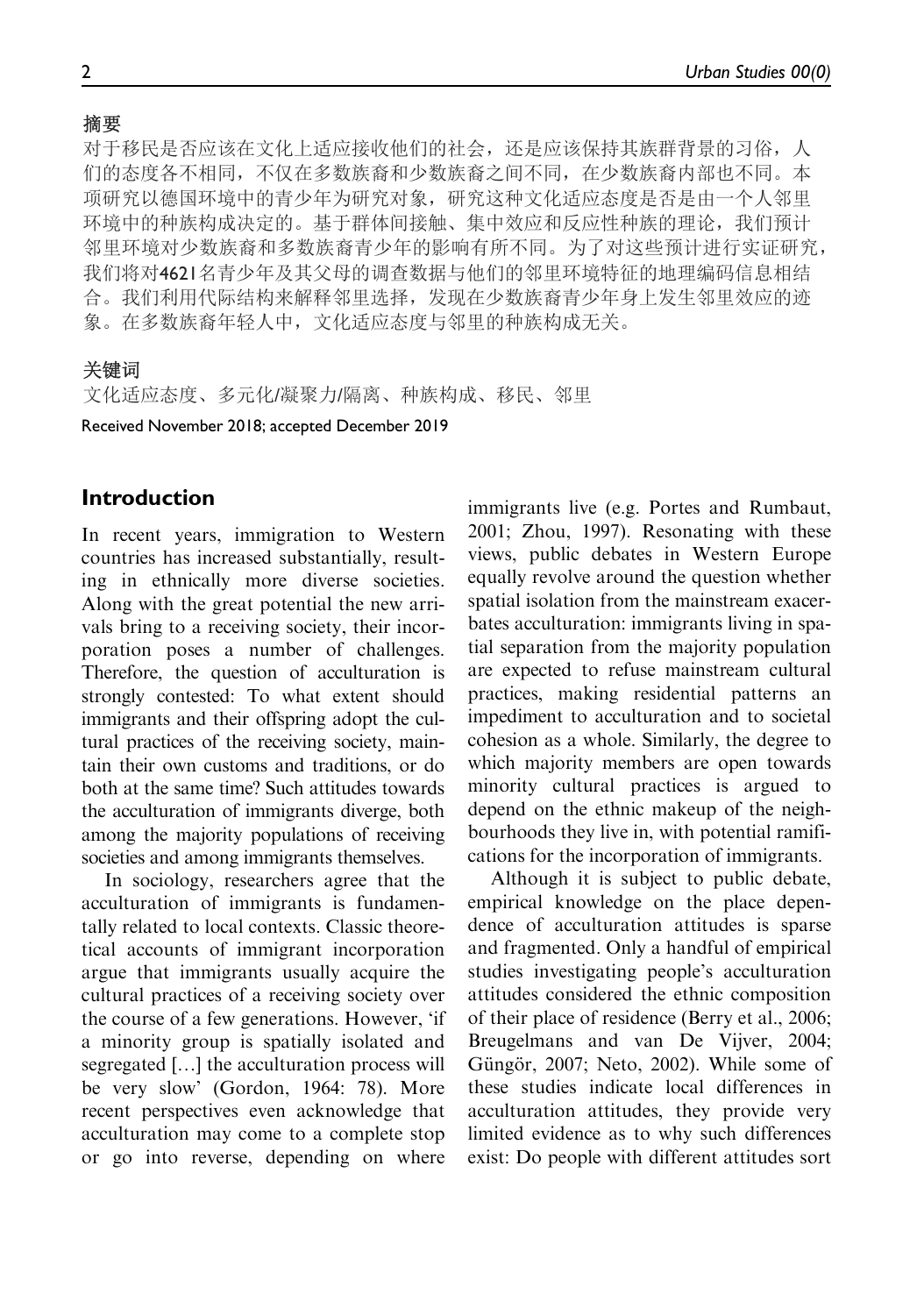into different neighbourhoods or do neighbourhoods shape people's attitudes? This article aims to address this question by explicitly testing whether neighbourhoods really affect their residents' acculturation attitudes.

To do so, we turn to the empirical case of Germany. Like many other Western countries, Germany has a sizeable and increasing population of immigrant origin, with more than 20% of the general population and more than one-third of the children born in recent years having a migrant background (Bundesamt für Migration und Flüchtlinge, 2016; Statistische A¨mter des Bundes und der Länder, 2013). Moreover, the issue of cultural differences is subject to intense public debate (Ersanilli and Koopmans, 2011). This not only underlines the substantive importance of our study but also means that most respondents will have a consolidated opinion on the topic of interest.

To address many of the challenges that come with the estimation of neighbourhood effects from observational data, we rely on a simple but powerful empirical strategy: first, we concentrate on the acculturation attitudes of adolescents, who themselves did not select into the contexts in which they live. When investigating neighbourhood effects among adults, such selection effects frequently render the estimation of causal effects impossible. Second, we exploit the intergenerational nature of our data, which contains information on parents' acculturation attitudes as well as a rich set of other background characteristics. Adjusting for these characteristics, we can further account for selection effects that operate through the neighbourhood choice of the surveyed adolescents' parents. Based on this empirical strategy, the analysis, though correlational, can help identify neighbourhood effects on acculturation attitudes.

To summarise, both theoretical arguments and public discourse suggest that local contexts may make minority members reluctant to adapt to majority culture and majority members reluctant to accept minority culture. In this article, we test whether such effects of ethnic neighbourhood composition on the acculturation attitudes of minority and majority members really exist.

#### **Background**

## Attitudes towards the acculturation of immigrants

How should immigrants acculturate? Answers to this question are numerous, stirring up heated debates among majority and minority members alike. Following a wellestablished tradition in psychological research on acculturation (cf. Berry, 1995, 1997), we differentiate individuals' acculturation attitudes along two dimensions. The first dimension, cultural *adaptation*, asks whether immigrants should adapt to the customs and traditions prevailing in the receiving culture; the second dimension, cultural maintenance, considers whether immigrants should maintain their own customs and traditions. Taken together, individuals can therefore hold one of four normative positions: they may want immigrants to (1) maintain their own cultural practices while adapting to those of the receiving country (i.e. integration), (2) maintain while not adapting (i.e. separation), (3) not maintain while adapting (i.e. assimilation) or (4) not maintain while not adapting (i.e. exclusion).

Previous research showed that minority and majority members differ in their acculturation attitudes: while minority members usually regard integration as most desirable, many majority members are also in favour of an assimilationist position (for Germany, see Pfafferott and Brown, 2006; Zagefka and Brown, 2002). However, differences are not only observed across but also within minority and majority groups (e.g. Pfafferott and Brown, 2006; Piontkowski et al., 2000) but we know little about the structural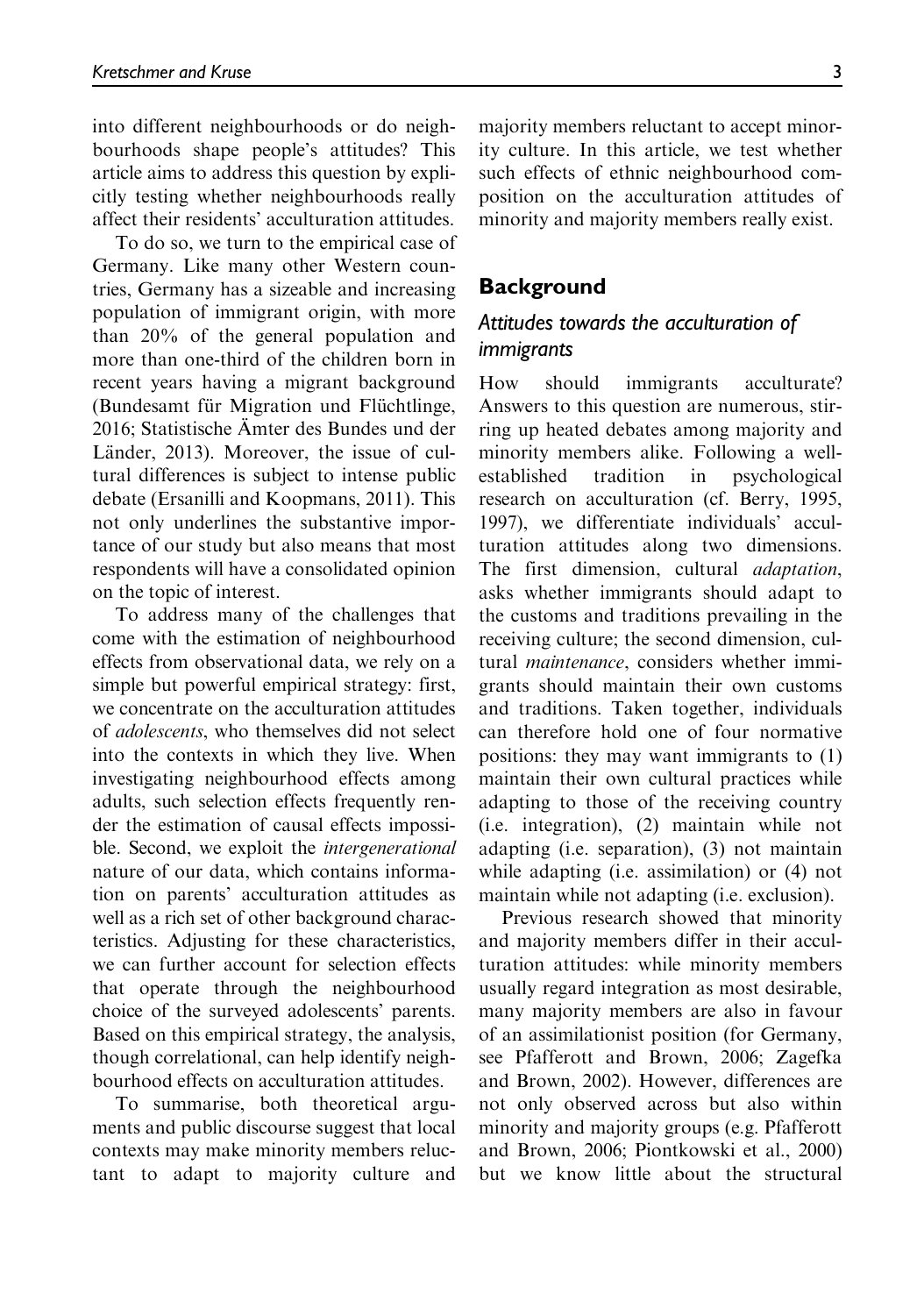determinants of such variation. In particular, few studies have so far investigated whether acculturation attitudes relate to the ethnic composition of people's place of residence, despite recurrent theoretical arguments for the dependence of acculturation on local contexts (Abrahamson, 1996; Gordon, 1964; Portes and Rumbaut, 2001; Suttles, 1968). Studying acculturation attitudes in the Netherlands, Breugelmans and van De Vijver (2004) compare majority members across three different neighbourhoods. They find that majority members living in the neighbourhood with the highest minority share are most likely to lean towards integrationist attitudes. Using a much larger sample, though at the cost of relying on subjectively perceived neighbourhood compositions, Berry et al. (2006) investigate the place dependence of minority youths' acculturation attitudes across 13 Western countries. They find that minority adolescents reporting to have many co-ethnic neighbours are more likely to hold separationist attitudes. Two other studies, however, find no statistically significant differences across neighbourhoods of varying (self-reported) ethnic composition – neither among adolescents of Turkish origin across neighbourhoods in Belgium (Güngör, 2007) nor among adolescent immigrants across neighbourhoods in Portugal (Neto, 2002). Given the limitations of previous studies – which focused on minority members only while relying on simple associations that do not account for methodological problems, on very few neighbourhoods or on respondents' subjective assessments of local contexts – more research on the relation of local contexts and acculturation attitudes is clearly needed.

# Why local neighbourhoods may affect acculturation attitudes

Three theoretical arguments suggest that local contexts may affect adolescents'

attitudes towards the acculturation of immigrants. While we cannot differentiate these different mechanisms empirically, we lay them out not only to demonstrate why neighbourhood effects are plausible but also because they help to form expectations about differences in effects among majority and minority members.

The first argument is grounded in the literature on intergroup contact, suggesting that frequent social exchange between groups can lead to improved attitudes and greater openness towards the out-group (Allport, 1954; Pettigrew and Tropp, 2006). In areas with a higher minority concentration, minority members interact less often with majority members. Hence, their attitudes towards the majority group and towards cultural adaptation to the majority culture will tend to be less favourable. Majority members in these areas, experiencing greater out-group contact, will tend to be more open towards minority groups and thus more strongly favour maintenance of minority-specific customs and norms. Research on ethnic prejudice is in line with this expectation, as majority members in ethnically mixed areas usually express less prejudice than those in majority-dominated areas (Dustmann and Preston, 2001; Schneider, 2008; Weins, 2011).

A second argument as to why acculturation attitudes depend on the place of residence stems from sociological work on local concentration effects, suggesting that a person's 'norms tend to be shaped by those with which he or she has had the most frequent or sustained contact and interaction' (Wilson, 1987: 61). In areas with a higher minority concentration, ethnically specific customs and norms are more likely to take hold among minority members and become part of their everyday lives; they will therefore more strongly favour cultural maintenance. Majority members living in these areas may become more familiar with customs and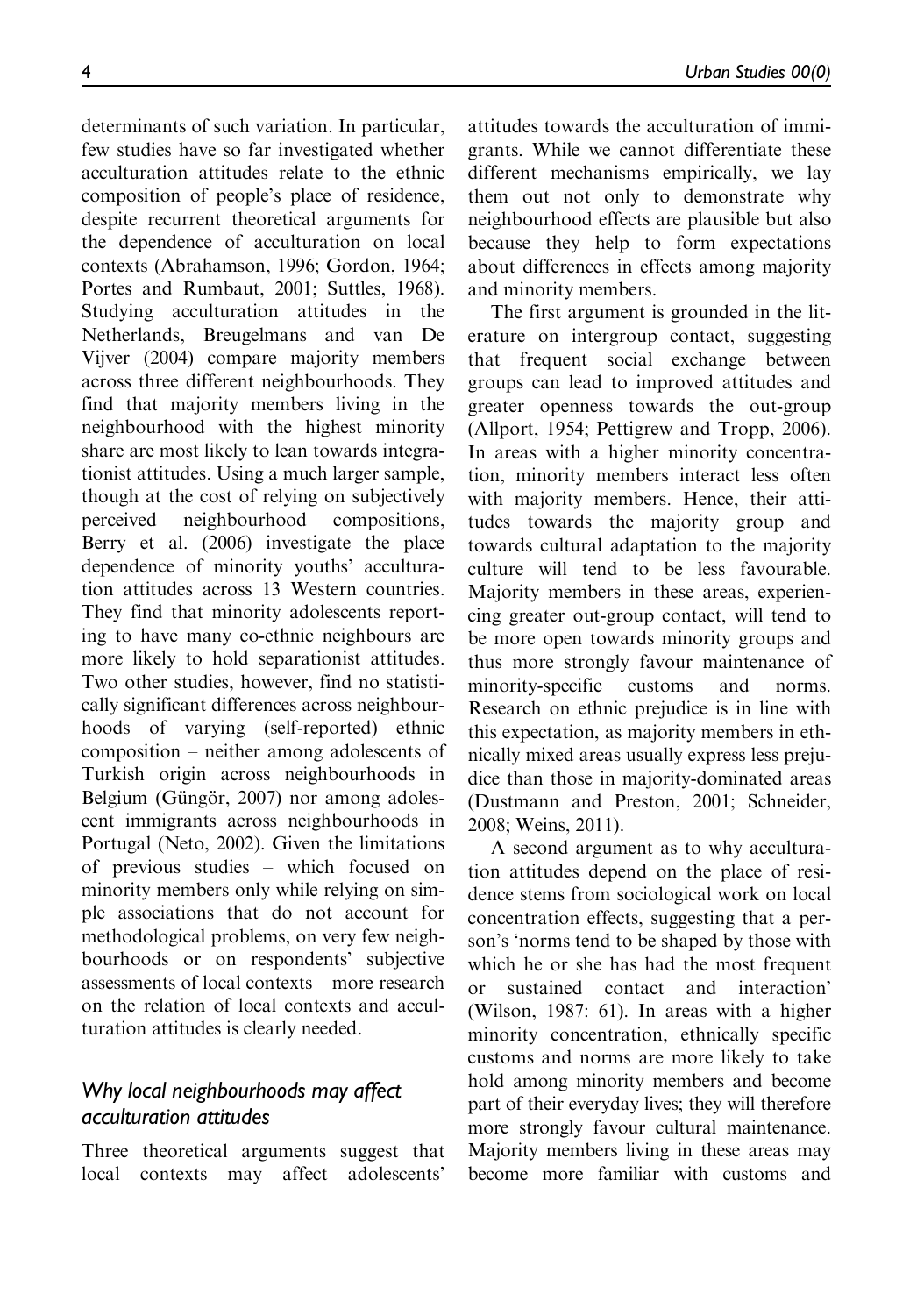norms of ethnic minorities – however, adopting these customs and norms in their daily lives seems plausible only in areas with a very high minority concentration. Given that such neighbourhoods rarely exist in Germany (see Alba and Foner, 2015; Friedrichs, 2008; Musterd, 2005), we do not expect that concentration effects will affect majority members and their acculturation attitudes.

Finally, a third argument for why local contexts affect minority adolescents' acculturation attitudes comes from the literature on immigrant integration and the concept of reactive ethnicity, 'a mode of identity formation, highlighting the role of a hostile context of reception in accounting for the rise rather than the erosion of ethnicity' (Portes and Rumbaut, 2001: 148). If minority members feel rejected by the receiving society, they are thought to turn towards their own ethnic origin – in terms of their social contacts, identities, customs and norms. Most quantitative evidence gathered in recent years suggests that reactive ethnicity is far from universal and only a marginal phenomenon among immigrants in European countries (Portes et al., 2018; for Germany, see Diehl and Schnell, 2006). We would thus expect reactive ethnicity to be strongly context-dependent, most likely evoked by living environments that are highly ethnically segregated given that a 'dissimilar context heightens the salience of ethnicity and of ethnic boundaries' (Portes and Rumbaut, 2001: 151). Hence, minority members may less strongly favour cultural adaptation to the receiving culture and more strongly favour maintaining their own culture.

All three mechanisms suggest the presence of neighbourhood effects: for minority members, we expect that a greater minority share in the neighbourhood affects both attitudinal dimensions: attitudes towards cultural adaptation should be less favourable in ethnically concentrated neighbourhoods while attitudes towards cultural maintenance should be more favourable. For majority members, we only expect effects on attitudes towards cultural maintenance, which should be considered more favourable in neighbourhoods with a high share of minority residents.

## Challenges in the assessment of neighbourhood effects

Attitudes towards the acculturation of immigrants may vary across local areas for a number of reasons; not all of them imply a causal effect of neighbourhood ethnic composition as suggested above. Any attempt to empirically assess whether local neighbourhoods affect acculturation attitudes therefore faces several challenges that have received little attention so far.

The first and most central challenge is to account for selection into neighbourhoods (see Dujardin et al., 2009; Durlauf, 2004; Galster, 2008; Hedman and van Ham, 2012). In general, residential choices are far from random, and individuals select specific neighbourhoods to live in. Hence, if the underlying selection criteria are related to individuals' acculturation attitudes, what appears to be a neighbourhood effect may in fact reflect selection into specific neighbourhoods. Most directly, acculturation attitudes may drive people into (or out of) specific areas. For example, majority members who reject cultural maintenance among immigrants may be less willing to live in ethnically mixed neighbourhoods that confront them with minority cultural practices on a daily basis. In a similar vein, minority members who refuse to adapt to the cultural practices of the receiving society may avoid majority-dominated neighbourhoods, in which the pressure to assimilate will be stronger. But even if residential choices are not directly driven by acculturation attitudes, indirect selection may still be an issue. Minority members living in ethnically concentrated areas are, for example, more often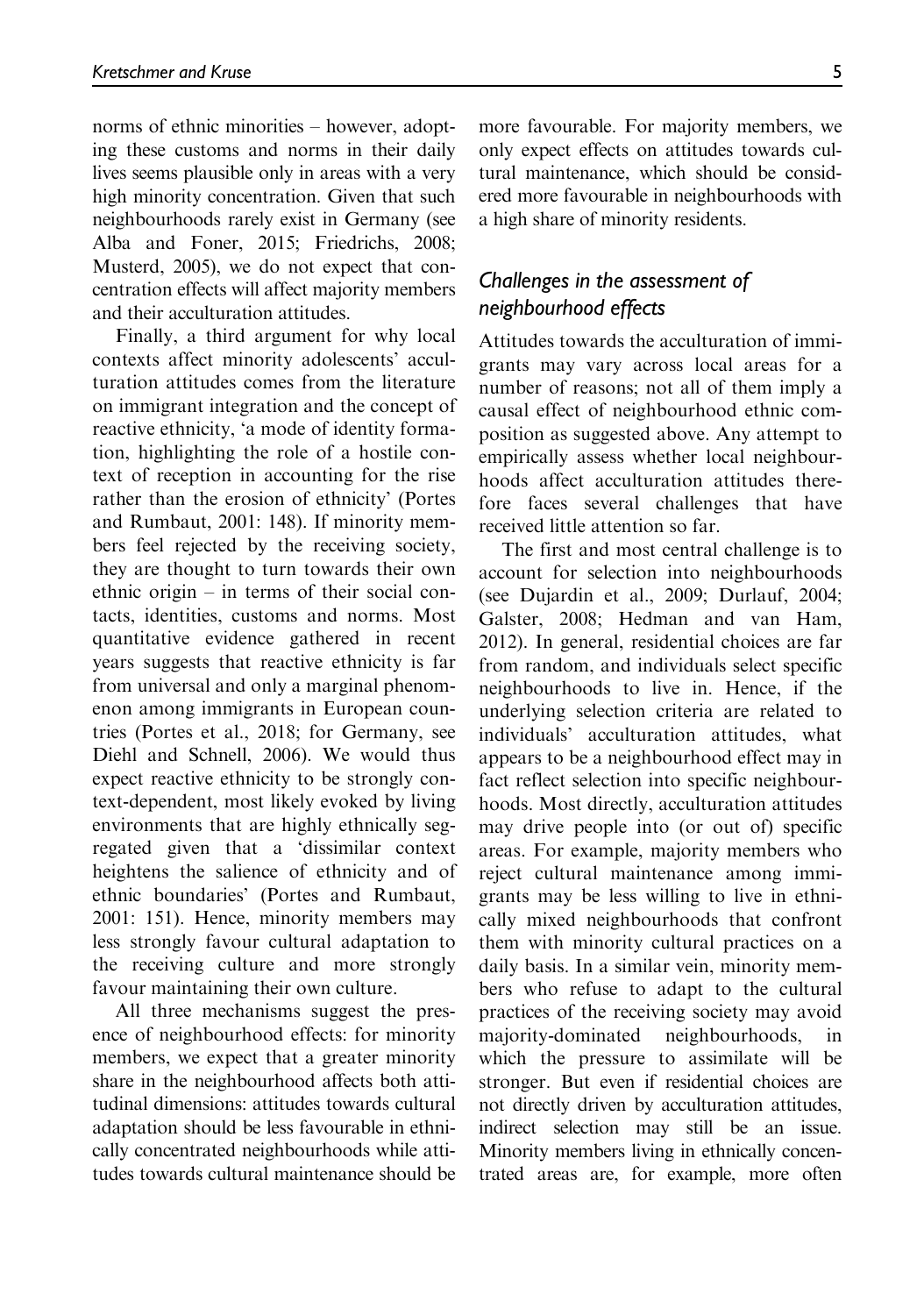recently arrived immigrants, whereas minority members of the second or third immigrant generation may have moved to more majoritydominated areas (Massey and Denton, 1985; Massey and Mullan, 1984). Moreover, residents of areas with high minority concentration tend to have fewer economic resources, and the minority members among them have worse language skills and feel a greater social and cultural distance from the receiving context than their counterparts in majoritydominated areas. Given that these attributes may come with specific acculturation attitudes, neighbourhood-specific patterns in attitudes may in part originate from selection into specific neighbourhoods.

A second challenge in the assessment of neighbourhood effects is to account for potential correlated neighbourhood effects. It may be that neighbourhood attributes that correlate with ethnic composition also have an effect on residents' acculturation attitudes. Correlated neighbourhood effects are most likely to originate from neighbourhood socioeconomic composition: effects of concentrated socioeconomic disadvantage at the neighbourhood level on various outcomes have been investigated in past research (e.g. Chetty et al., 2016; Elliott et al., 1996; Wodtke et al., 2011), and there is also evidence of consequences of neighbourhood quality on residents' acculturation attitudes (Groenewold et al., 2014). Therefore, correlated neighbourhood effects may be yet another reason why we observe a relation between the ethnic composition of a neighbourhood and the acculturation attitudes of its residents even in the absence of effects that originate from ethnic composition.

To meet these challenges, especially that of selection into neighbourhoods, various empirical strategies have been devised in past research, such as experimental set-ups allocating housing vouchers at random, instrumental variable approaches exploiting exogenous variation in variables related to neighbourhood characteristics, longitudinal studies investigating changing neighbourhoods over time, sibling models assessing within-family differences in neighbourhood exposure, and regression adjustment approaches explicitly controlling for selection and other confounding features based on rich survey data (for reviews, see Durlauf, 2004, and Galster, 2008). To the best of our knowledge, however, none of these approaches has so far been employed to assess the place dependence of acculturation attitudes: previous studies are purely correlational, investigating an association between neighbourhood composition and attitudes without attempting to consistently account for confounding processes. By contrast, our study provides first estimates of neighbourhood effects on acculturation attitudes that are adjusted for likely sources of selection and correlated neighbourhood effects.

## Data and measures

To investigate the place dependence of acculturation attitudes, we use data from the first wave of the 'Children of Immigrants Longitudinal Survey in Four European Countries' (CILS4EU; Kalter et al., 2016). CILS4EU surveyed adolescents of majority and minority descent in England, the Netherlands, Sweden, and Germany with a particular focus on the incorporation of immigrants into their receiving societies. Data were collected in 2010/2011 on the basis of a random sample of all secondary schools in a country, $\frac{1}{1}$  drawing schools with probabilities in proportion to their size and oversampling those with a high share of minority students. In each school, the survey targeted all students from two randomly drawn ninth-grade classrooms. Accounting for this outlined sampling procedure via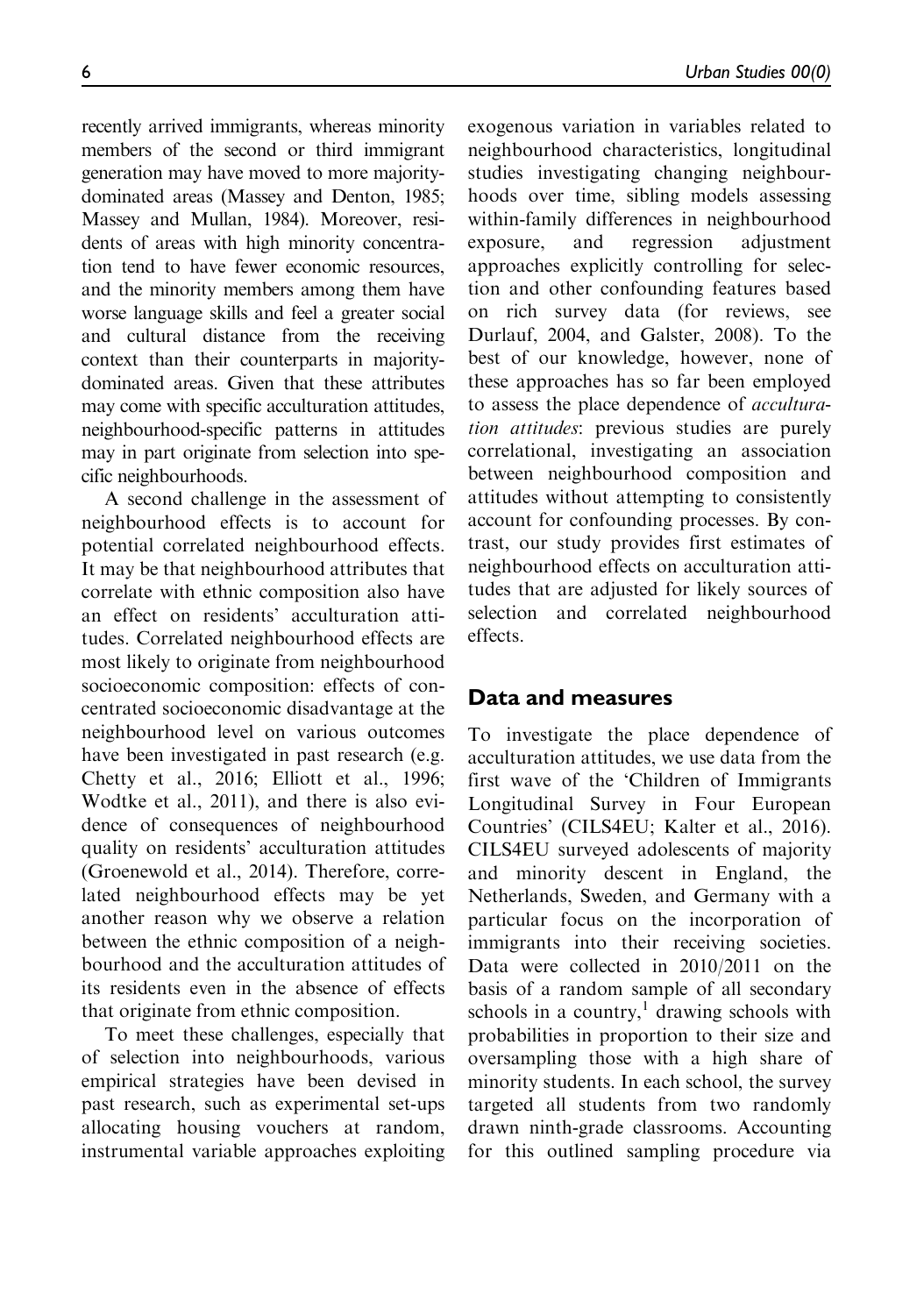respective sampling weights provided in the data (as outlined below), CILS4EU yields nationally representative samples of students at the age of 14–15 years (for more detailed information, see CILS4EU, 2016). Aligning with previous studies on the development of acculturation attitudes, the data thus cover the decisive and formative period of early adolescence (e.g. Krosnick and Alwin, 1989; Vollebergh et al., 2001). Doing so, they may provide rather conservative estimates of the phenomenon of interest, as neighbourhood effects often consolidate at a later age with continued exposure to the local environment (e.g. Wodtke, 2013; Wodtke et al., 2011). As well as adolescents themselves, one of their parents was interviewed. The parental survey provides a wealth of information on parents' background characteristics, including their socioeconomic background, indicators of their social and cultural integration and their acculturation attitudes. For the German part of the survey, we also have access to objective measures on the characteristics of the neighbourhoods in which respondents live. The combination of this fine-grained neighbourhood information and an intergenerational set-up make the German CILS4EU data particularly suitable to investigate neighbourhood effects while accounting for the methodological problems associated with their estimation (see next section).

For the core dependent variable, attitudes towards immigrant acculturation, we rely on two items. The first addresses the dimension of adaptation, asking respondents whether they agree that 'immigrants should adapt to German society', measured as a 5-point Likert item ('strongly disagree', 'disagree', 'neither agree nor disagree', 'agree', 'strongly agree'). The second item refers to cultural maintenance, asking respondents whether they agree that 'immigrants should do all they can to keep their customs and traditions', using the same response categories.

Both items are part of the adolescent and the parental interview, making them directly comparable. Analytically, we consider the two items both separately and combined, as suggested by Berry's two-dimensional acculturation model. In the latter case, we assume respondents to hold integrationist attitudes if they do not report to 'disagree' or to 'strongly disagree' on both dimensions, as this represents positive attitudes towards both adaptation and cultural maintenance.<sup>2</sup> Exclusionist attitudes, on the other hand, are reflected by disagreement on both dimensions. Assimilationist attitudes are characterised by disagreement on the item of cultural maintenance and agreement on the item of adaptation, and attitudes are considered to be separationist in the reverse set-up. Table 1 provides a descriptive overview of the dependent variables and the remaining variables we use in the analysis.

Next to acculturation attitudes, a number of background factors are accounted for, which are mainly taken from the parental survey. Socioeconomic background is indicated by parents' occupational status as measured by the mean ISEI score of parents' occupations. We account for the responding parent's religious affiliation, differentiating unaffiliated parents, Christian parents, Muslim parents and parents with other religious backgrounds. Furthermore, we consider parents' religiosity, measured as a fourpoint item regarding the perceived importance of religion. A variety of indicators reflect parents' integration into the receiving society: we assess parents' German language skills with an index that averages four items referring to self-rated reading, writing, speaking and listening skills, which are each measured as five-point items. Social integration is captured by an indicator measuring the share of German friends on a five-point scale. National and ethnic identification are each measured with a four-point scale that asks for the degree to which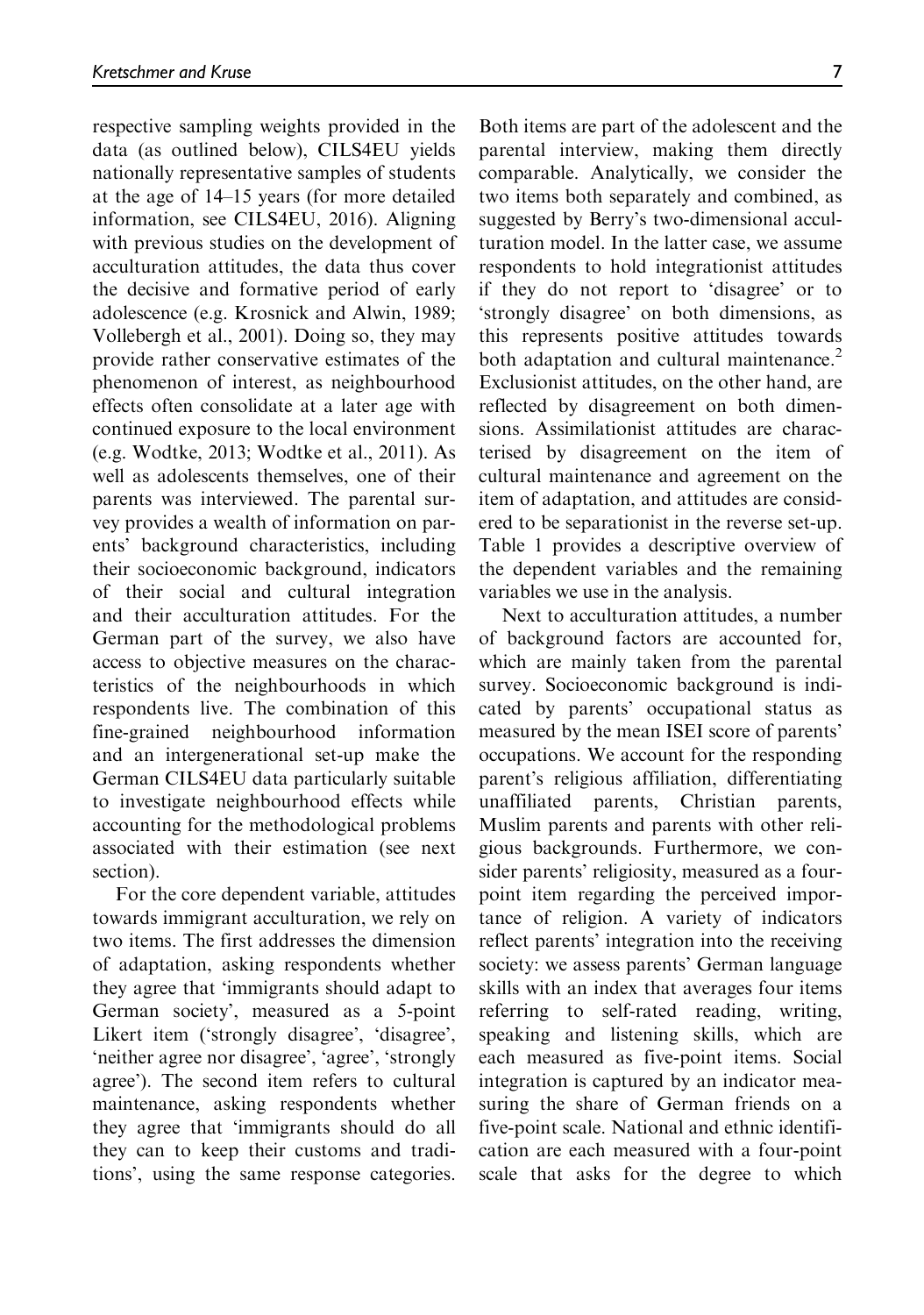|                                                 | Minority |         | Majority |         | Value range |
|-------------------------------------------------|----------|---------|----------|---------|-------------|
| Adolescent acculturation attitudes (dep. vars.) |          |         |          |         |             |
| Cultural adaptation                             | 2.63     | (1.07)  | 2.84     | (0.98)  | $0 - 4$     |
| Cultural maintenance                            | 2.54     | (1.06)  | 2.14     | (0.99)  | $0 - 4$     |
| Berry's acculturation model (%)                 |          |         |          |         |             |
| Exclusion                                       | 1.8      |         | 1.1      |         |             |
| Separation                                      | 13.8     |         | 9.1      |         |             |
| Assimilation                                    | 12.0     |         | 21.5     |         |             |
| Integration                                     | 72.4     |         | 68.3     |         |             |
| Neighbourhood characteristics                   |          |         |          |         |             |
| Share minority (%)                              | 9.7      | (8.1)   | 5.4      | (4.4)   |             |
| Unemployment rate (%)                           | 7.3      | (5.9)   | 6.1      | (4.6)   |             |
| <b>Parent characteristics</b>                   |          |         |          |         |             |
| Cultural adaptation                             | 3.07     | (0.78)  | 3.05     | (0.68)  | 0-4         |
| Cultural maintenance                            | 2.56     | (0.89)  | 2.25     | (0.92)  | $0 - 4$     |
| Mean ISEI                                       | 40.08    | (17.96) | 45.34    | (17.01) |             |
| Religiosity                                     | 1.90     | (0.97)  | 1.35     | (0.86)  | $0 - 3$     |
| Religious affiliation (%):                      |          |         |          |         |             |
| No affiliation                                  | 11.8     |         | 20.4     |         |             |
| Christian                                       | 55.4     |         | 78.4     |         |             |
| Muslim                                          | 25.4     |         |          |         |             |
| Other                                           | 7.4      |         | 1.2      |         |             |
| National identification                         | .8       | (1.03)  | 2.50     | (0.68)  | $0 - 3$     |
| Ethnic identification                           | 1.22     | (1.24)  |          |         | $0 - 3$     |
| Language skills <sup>a</sup>                    | 2.73     | (0.91)  | 3.34     | (0.61)  | $0 - 4$     |
| Share native friends                            | 2.54     | (1.30)  | 3.65     | (0.57)  | $0 - 4$     |
| Gender role attitudes <sup>b</sup>              | 2.74     | (1.31)  | 3.17     | (1.21)  | $0 - 4$     |
| Liberal values <sup>c</sup>                     | 1.18     | (0.77)  | 1.63     | (0.61)  | $0 - 3$     |
| Gender: Female (%)                              | 77.9     |         | 79.7     |         |             |
| Age                                             | 44.62    | (6.13)  | 45.94    | (4.93)  |             |
| Adolescent characteristics                      |          |         |          |         |             |
| Country of origin (%):                          |          |         |          |         |             |
| Turkey                                          | 19.6     |         |          |         |             |
| Eastern Europe                                  | 38.2     |         |          |         |             |
| Former Yugoslavia                               | 5.6      |         |          |         |             |
| Other Western                                   | 20.7     |         |          |         |             |
| Other Non-Western                               | 15.2     |         |          |         |             |
| Unknown                                         | 0.8      |         |          |         |             |
| Migrant generation (%):                         |          |         |          |         |             |
| Ist generation                                  | 16.0     |         |          |         |             |
| 2nd generation                                  | 40.7     |         |          |         |             |
| Interethnic 2nd generation                      | 18.2     |         |          |         |             |
| 3rd generation                                  | 25.1     |         |          |         |             |
| Gender: Female (%)                              | 51.4     |         | 47.7     |         |             |
| Age                                             | 15.21    | (0.65)  | 15.09    | (0.59)  |             |
| N                                               | 2612     |         | 2009     |         |             |
|                                                 |          |         |          |         |             |

Table 1. Descriptive statistics: means/percentages (with standard deviations in parentheses).

Notes: <sup>a</sup>Mean of four items on 0–4 item ranges regarding self-rated reading, writing, speaking and listening skills.<br><sup>b</sup>Count of pumber of esplitation appyees to four questions on division of bousework and paid work.

<sup>b</sup>Count of number of egalitarian answers to four questions on division of housework and paid work.

c Mean of four items on 0–3 item ranges regarding acceptance of homosexuality, cohabitation, abortion and divorce.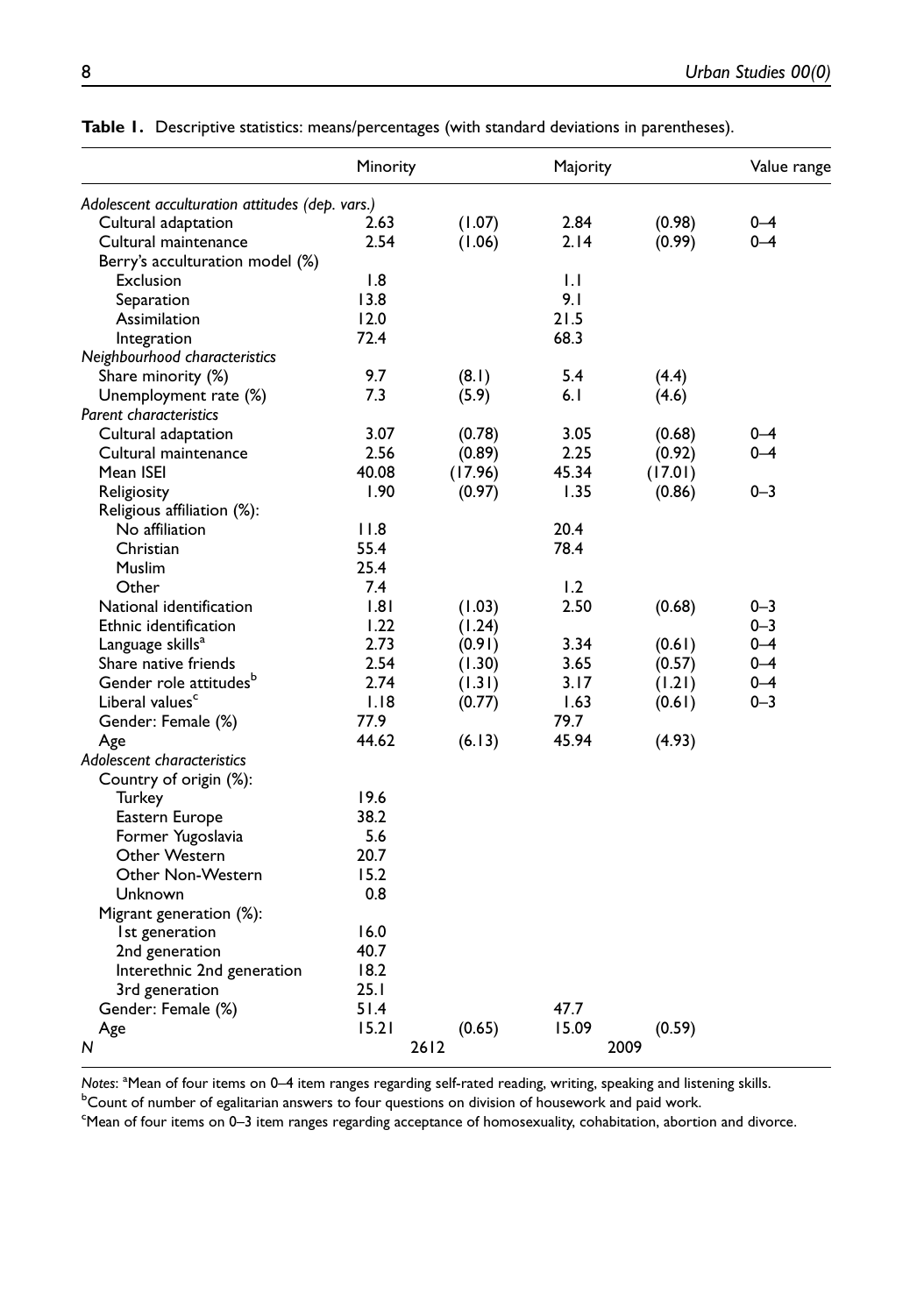parents feel they are a member of Germany and their ethnic group; the latter is available for minority parents only. Furthermore, we use two broad measures of cultural attitudes that assess parents' gender role attitudes and liberal values.

Finally, we account for sociodemographics that are known to shape acculturation attitudes (Arends-Tóth and van de Vijver, 2000; Berry et al., 2006; Sam, 1995), factoring in both parents' and their children's sex and age as well as minority adolescents' ethnic origin and immigrant generation. We differentiate between the largest minority groups (i.e. of Turkish, Eastern European and Yugoslavian origin); among the remaining ethnic origins, we differentiate between minorities of Western, Non-Western and unknown origin. Furthermore, we account for immigrant generation, differentiating between minority adolescents of first, second, interethnic second (i.e. one German parent and one ethnic minority parent) and third generation.<sup>3</sup>

Our measures at the neighbourhood level stem from data provided by the geomarketing company 'Microm', which we merge with each respondent's home address. The 'Microm' data offer spatial composition measures at fine-grained levels of aggregation, splitting postal code areas into smaller subunits with, on average, 500 households. Neighbourhoods, as defined here, thus correspond with respondents' direct local surroundings at about a five-minute walking distance (and somewhat larger distances in less densely populated areas). The ethnic composition of these neighbourhoods is assessed on the basis of the ethnic origin of residents' names (see Kruse and Dollmann, 2017; Mateos, 2007). This household-level information is aggregated at the neighbourhood level, yielding our independent variable of main interest: the share of minority members in the neighbourhood. Additionally, we account for the unemployment rate at the

neighbourhood level in order not to confound the effects of neighbourhood ethnic and social composition.

## Methods

To study whether acculturation attitudes are place-dependent and, in particular, a function of the neighbourhood ethnic composition, we combine a classical regression adjustment approach with an intergenerational perspective. Adjustment approaches have rightfully been criticised for being suggestive rather than definitive. In particular, the identification of neighbourhood effects critically hinges on the assumption that all core sources of selection into neighbourhoods have been observed and accounted for (e.g. Durlauf, 2004; Leventhal and Brooks-Gunn, 2000). While our analysis is to some degree confronted with this critique as well, it addresses key methodological challenges of identifying neighbourhood effects – in particular, selection effects – by studying the acculturation attitudes of adolescents, who are not directly but only indirectly affected by selection effects: residential choices are usually not made by adolescents themselves but by their parents (e.g. Dujardin et al., 2009). Selection into neighbourhoods can therefore only be indirect – if  $(1)$  parents select into specific neighbourhoods because of their personal characteristics, and (2) these personal characteristics shape their children's attitudes towards acculturation. Such indirect selection effects, however, can be accounted for more easily than direct selection effects.

Part of our strategy to handle indirect selection is to exploit the intergenerational nature of our data, which allows us to take into account parents' acculturation attitudes when investigating whether adolescents' attitudes depend on neighbourhood composition. This allows us to explicitly control for neighbourhood selection on the basis of (parental) acculturation attitudes.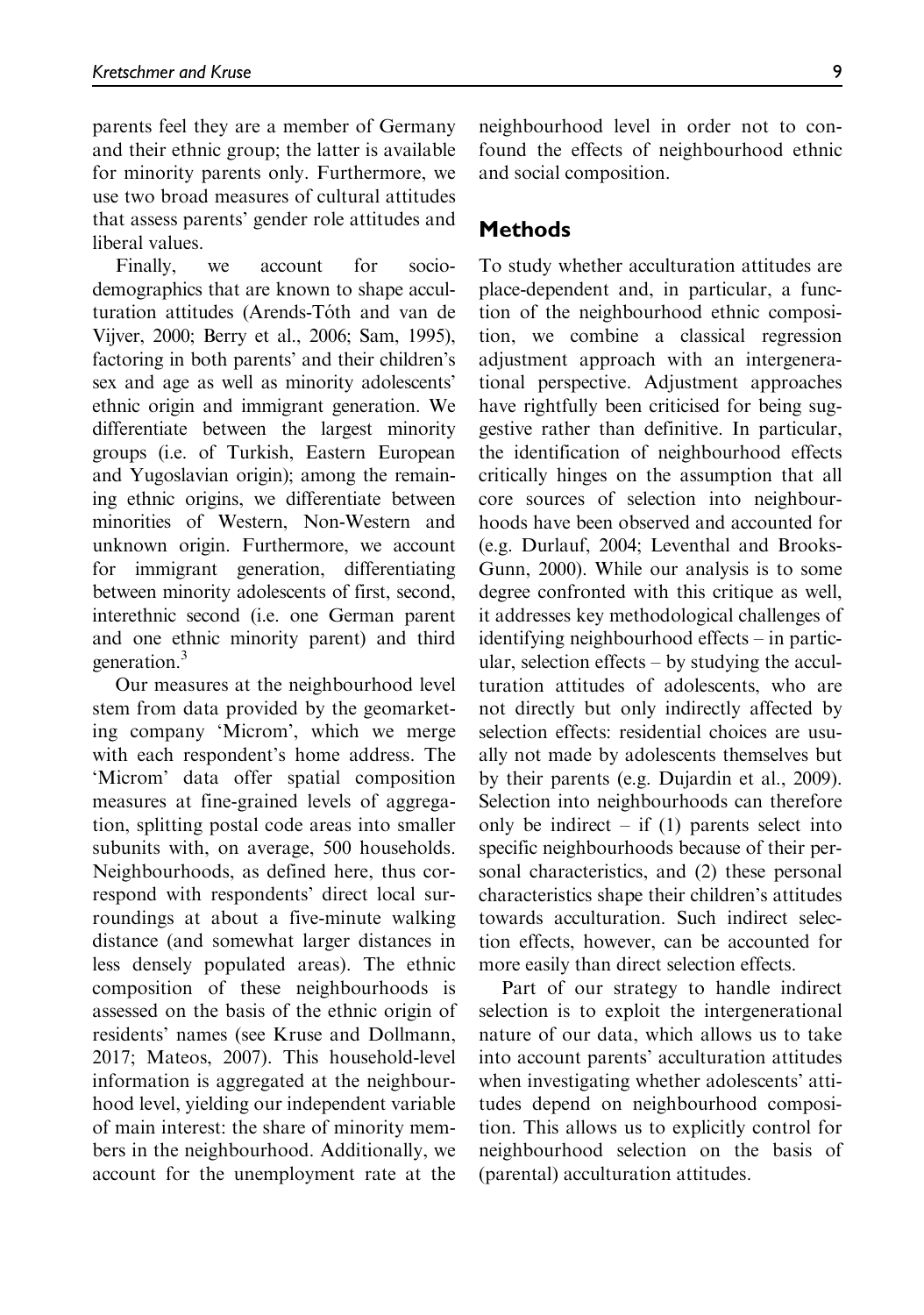Notwithstanding these advantages specific to the intergenerational design, further selection effects may be present if there are parental background characteristics that drive neighbourhood choices while at the same time influencing adolescents' acculturation attitudes – such as parents' socioeconomic background, their ethnic identification or their cultural attitudes. To account for such selection effects, we use the rich information the CILS4EU provides in its parental survey and explicitly adjust for these parental characteristics. As introduced above, we include parents' socioeconomic background, their ethnic origin and their cultural and social distance from the German receiving society in terms of their religious denomination and religiosity, their language skills, the ethnic composition of their pool of friends, their national and ethnic identification, their liberal moral values and their gender role attitudes.

Finally, we also account for the possibility of correlated neighbourhood effects. Specifically, we control for neighbourhood socioeconomic composition, measured by the unemployment rate at the neighbourhood level, in order not to conflate neighbourhood effects due to ethnic composition with effects due to social composition.

With these precautions taken, the regression adjustment approach we use should provide credible and conservative estimates of neighbourhood effects. To quantify these effects, we analyse the two attitudinal dimensions both separately, using ordinary least squares regression, as well as combined in Berry's two-dimensional acculturation model, relying on multinomial regression. We use results from the latter set-up to demonstrate how the predicted probabilities of different types of acculturation strategies vary by neighbourhood ethnic composition. Throughout the analysis, we use multiple imputation to account for item non-response in the data set and conduct weighted analyses to reflect the CILS4EU sampling scheme. The weighted analyses account for different sample selection probabilities of schools of different size and ethnic composition, and of classrooms within schools. Furthermore, the weights adjust for non-response at the school, classroom and student level. For a detailed description of the sample design and weighting, see CILS4EU (2016).

# Results

A first look at our key independent variable – neighbourhood ethnic composition – suggests that minority concentration is generally limited in the contexts we study. Minority adolescents live in neighbourhoods with an average minority share of 9.7%, while majority adolescents live in neighbourhoods with a minority share of 5.4% on average (see Table 1). In part, these findings reflect the moderate levels of residential segregation in Germany (cf. Alba and Foner, 2015; Musterd, 2005). Importantly, however, the low mean minority concentration masks substantial variation in the composition of German neighbourhoods, particularly among minority adolescents (standard deviation of 8.1% among minority and 4.4% among majority adolescents). Moreover, the low mean estimates are partially due to the fact that the measure of neighbourhood composition relies on information from name-based classification, which tends to underestimate the contextual variation actually present (Kruse and Dollmann, 2017). While this underestimation may limit the descriptive value of the data, it makes a test for the place dependence of acculturation attitudes even more conservative.

Turning from the key independent variable to our dependent variables, Table 1 provides information on minority and majority adolescents' acculturation attitudes. Comparisons along the two attitudinal dimensions, cultural maintenance and cultural adaptation, show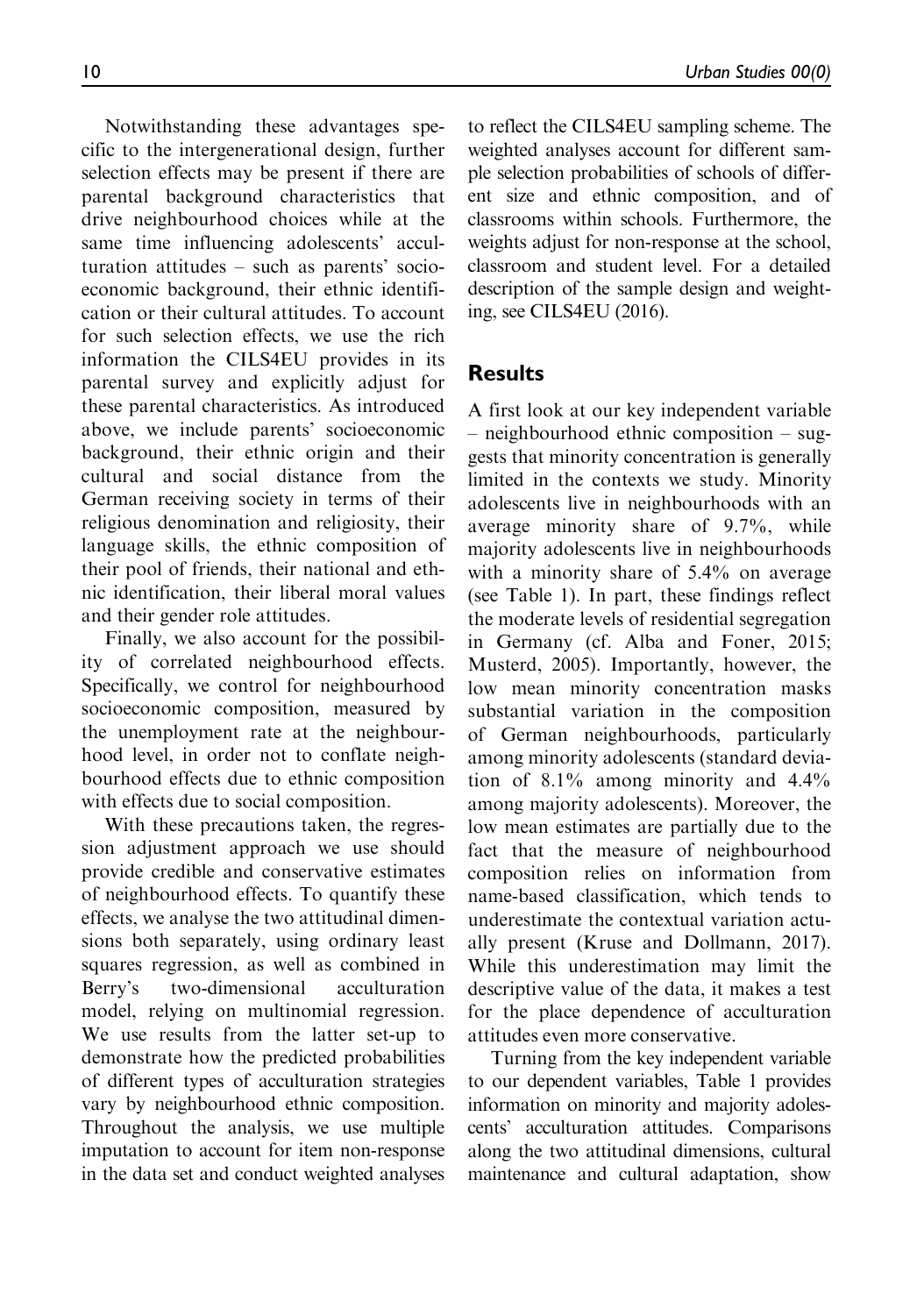opposing tendencies: concerning cultural maintenance, minority adolescents hold more favourable attitudes than their majority peers (i.e. mean values of 2.54 among minority versus 2.14 among majority members on a scale from 0 to 4, yielding a mean difference of 0.4,  $p \, < \, 0.01$ ). Concerning cultural adaptation, the reverse holds true, with majority members holding more favourable attitudes than their minority peers (i.e. mean values of 2.84 among majority versus 2.63 among minority members on a scale from 0 to 4, yielding a mean difference of 0.21,  $p \, < 0.01$ ).

We arrive at similar conclusions on differences between minority and majority adolescents when combining attitudinal dimensions in Berry's acculturation model, a finding that aligns with previous research on the case of Germany (e.g. Pfafferott and Brown, 2006; Zagefka and Brown, 2002). Integrationist attitudes that highlight the importance of both cultural maintenance and adaptation are widespread among both majority and minority members, though slightly more frequent among the latter (72% versus 68%). Differences between the groups are more obvious for assimilationist and separationist attitudes: the former, which emphasise cultural adaptation at the cost of cultural maintenance, are observed more frequently among majority members  $(21\%$  versus  $12\%$ ). On the other hand, separationist attitudes that highlight cultural maintenance at the cost of cultural adaptation are less frequent among majority adolescents (14% versus 9%). Finally, exclusionist attitudes that reject both maintenance and adaptation are observed very infrequently among both majority (1%) and minority members (2%).

# Place dependence of acculturation attitudes and neighbourhood effects

In the analysis to follow, we provide two core measures of the place dependence of minority and majority members' attitudes: first, a descriptive gross measure from a bivariate regression that illustrates whether attitudes differ between adolescents living in neighbourhoods with low minority shares and those living in neighbourhoods with high minority shares. Second, a corrected net measure that accounts for various sources of confounding, thus providing more credible evidence on actual neighbourhood effects in accordance with the mechanisms discussed above. In the analysis, we use percentiles of the distribution of the neighbourhood minority share as our main indicator of ethnic composition; all results are substantively identical when relying on the absolute level of the local minority share.

Table 2 shows core results on the gross and net measure of place dependence when analysing the two dimensions of acculturation separately. Full model results can be found in Table A1 in the Appendix (available online). Considering adolescents with a minority background, the gross models indicate that acculturation attitudes indeed vary with neighbourhood composition. Adolescents living in neighbourhoods with a higher minority share consider it more appropriate for immigrants to maintain their cultural practices and hold less favourable opinions on the adaptation to the receiving country culture. Both effects are statistically significant at conventional levels ( $p \, < \, 0.01$ ). After accounting for various sources of selection and correlated neighbourhood effects, the coefficient estimates on attitudes towards cultural maintenance drop by more than 50% of their initial size, suggesting that some of the gross differences are driven by confounders. On the other hand, estimates concerning attitudes towards adaptation do not change substantially across models.4 Importantly, statistically significant differences according to neighbourhood composition persist along both dimensions in the net models ( $p \, < 0.05$ ). Given the unusually wide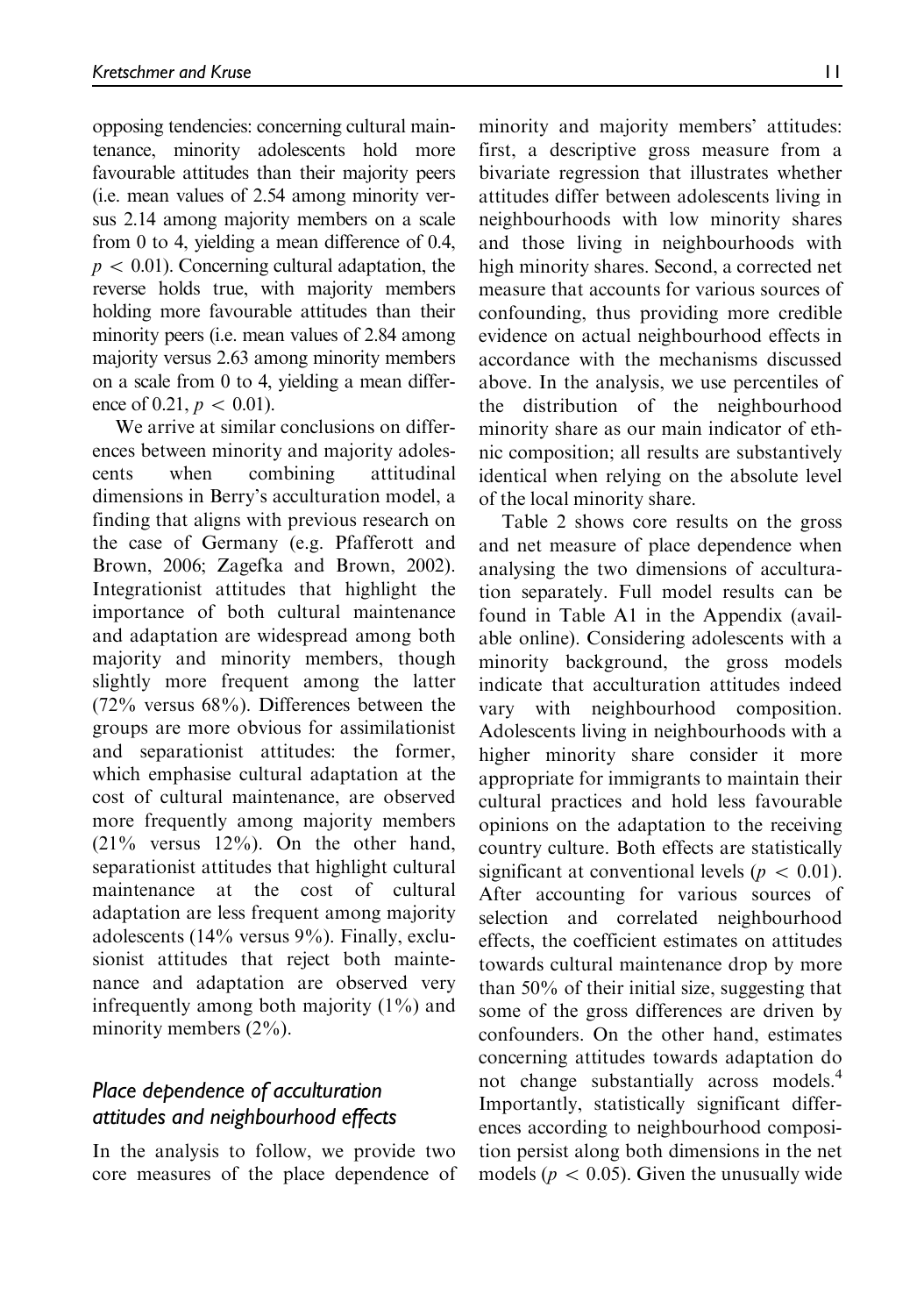range of control variables we adjust for and our intergenerational set-up, we are confident that the results from these models indeed indicate the presence of neighbourhood effects.

The analyses so far have treated immigrant adolescents as a single homogenous group but, given variation in ethnic origin and immigrant generation, effects may vary between subgroups. However, follow-up analyses (see Tables A2 and A3 in the Appendix, available online) provide little evidence on systematic variation in neighbourhood effects according to both ethnic origin and immigrant generation.<sup>5</sup>

While attitudes towards acculturation therefore prove to be place-dependent among minority members, with effects largely comparable across subgroups, Table 2 shows that there is no variation in acculturation attitudes by neighbourhood composition among majority adolescents. Neither in the gross nor in the net models do we see an indication of variation in attitudes across neighbourhoods. Coefficient estimates for both cultural maintenance and adaptation are small in size and far from reaching statistical significance at conventional levels.

The analysis suggests that acculturation attitudes of majority adolescents do not depend on neighbourhood composition while those of their minority peers do. However, the results provide little information on the size and substantive importance of these neighbourhood-based differences. To assess the importance of neighbourhood composition for the acculturation attitudes of minority adolescents, we therefore investigate the dimensions of maintenance and adaptation simultaneously, following Berry's acculturation model, and study how the probability of holding specific types of attitudes varies across the range of neighbourhood ethnic composition. Owing to its low prevalence, we do not address the case of exclusionist attitudes (i.e. attitudes that favour dis-integrating from both the origin and the receiving society

|                                 | Minority members      |                        |                     |                           | Majority members |                      |                     |                      |
|---------------------------------|-----------------------|------------------------|---------------------|---------------------------|------------------|----------------------|---------------------|----------------------|
|                                 | Cultural maintenance  |                        | Cultural adaptation |                           |                  | Cultural maintenance | Cultural adaptation |                      |
|                                 | model<br>Gross        | model<br>et<br>Z       | model<br>Gross      | model<br>or<br>Z          | model<br>Gross   | model<br>)<br>Z      | model<br>Gross      | model<br>et<br>Z     |
| Share minority in neighbourhood |                       | $0.042*$               | $-0.034***$         |                           |                  |                      |                     |                      |
|                                 | $0.094***$<br>(0.013) | (0.018)                | (0.013)             | $-0.040^{*}$<br>(0.016)   | 0.002<br>(0.013) | $-0.007$<br>(0.014)  | 0.005<br>(0.013)    | $0.003$<br>$(0.014)$ |
| Controls                        |                       |                        |                     |                           |                  |                      |                     |                      |
| Neighbourhood characteristics   | g                     |                        | 0u                  |                           | <u>o</u>         |                      | 0q                  |                      |
| Parent characteristics          | 0                     | <b>yes</b><br>X & & 20 | <b>o</b>            | yes<br>yes<br>yes<br>2612 | 0                |                      | 0u                  |                      |
| Adolescent characteristics      | ě                     |                        | <b>o</b>            |                           | ě                |                      |                     |                      |
|                                 | 2612                  |                        | 2612                |                           | 2009             |                      | ၉<br>၁၀၀            |                      |

Notes: Estimates of the effect of neighbourhood percentile/10 on attitudes towards acculturation.

 $*p < 0.05$ ,  $** p < 0.01$ . Standard errors in parentheses.

 $\mathbf{a}$ 

 $< 0.05$ , \*\*  $p < 0.01$ . Standard errors in parentheses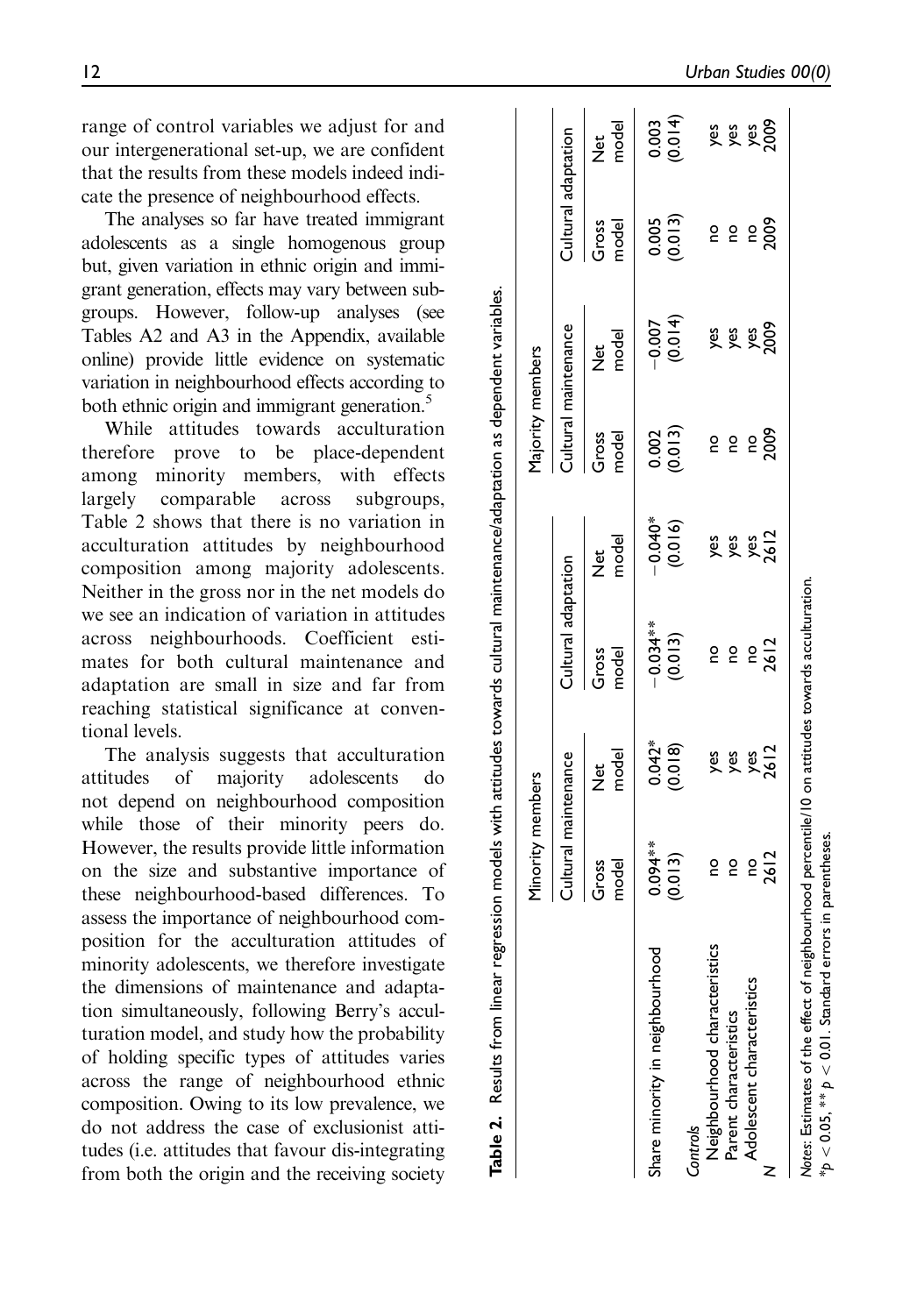

Figure 1. Coefficients and predicted probabilities from net multinomial regression models for minority members (separation as reference category).

Note: Arrows point towards categories with higher probabilities at higher minority concentration ( $p < 0.05$ ).

culture). Furthermore, we focus on the net models that account for selection into neighbourhoods.

In Figure 1, we present core results from the multinomial regression models for minority adolescents (full model results can be found in Table A4 in the Appendix, available online). Panel (a) displays multinomial regression coefficients, treating separationist attitudes as the reference category; it shows how higher minority concentration in the neighbourhood is related to the probability of holding integrationist, assimilationist and separationist attitudes. Arrows pointing from one category into another indicate that the latter category is significantly ( $p \, < \, 0.05$ ) more likely relative to the former in neighbourhoods with higher minority shares. The graph shows that, with higher ethnic concentration, minority adolescents are more likely to hold separationist than integrationist or assimilationist attitudes ( $p \leq 0.05$ ). This reflects the tendencies towards cultural maintenance and against adaptation at high neighbourhood minority shares we also observed in the unidimensional linear models above.

In panel (b) of Figure 1, we quantify the importance of neighbourhood ethnic

composition by plotting predicted probabilities for the different acculturation attitudes at different percentiles of minority concentration in the neighbourhood. The panel demonstrates that the share of adolescents holding separationist attitudes is substantially higher in neighbourhoods with high minority concentrations. Considering predictions from the net model, the share of adolescents with separationist attitudes is at a low 8% at the first decile of the distribution of ethnic concentration (minority share of 2.1%), but gradually rises to  $26\%$  at the ninth decile (minority share of 14.5%). Correspondingly, the share of adolescents with assimilationist attitudes is lower in areas with high ethnic concentration (8% at the ninth and 14% at the first decile). The same holds true for integrationist attitudes, which dominate with 78% at the first decile but are less widespread in areas with high levels of ethnic concentration (66% at the ninth decile). This variation in attitudes along different levels of ethnic concentration is substantial, suggesting that minority adolescents disproportionately favour the maintenance of heritage culture over immigrant adaptation in neighbourhoods with a large minority population. We do not find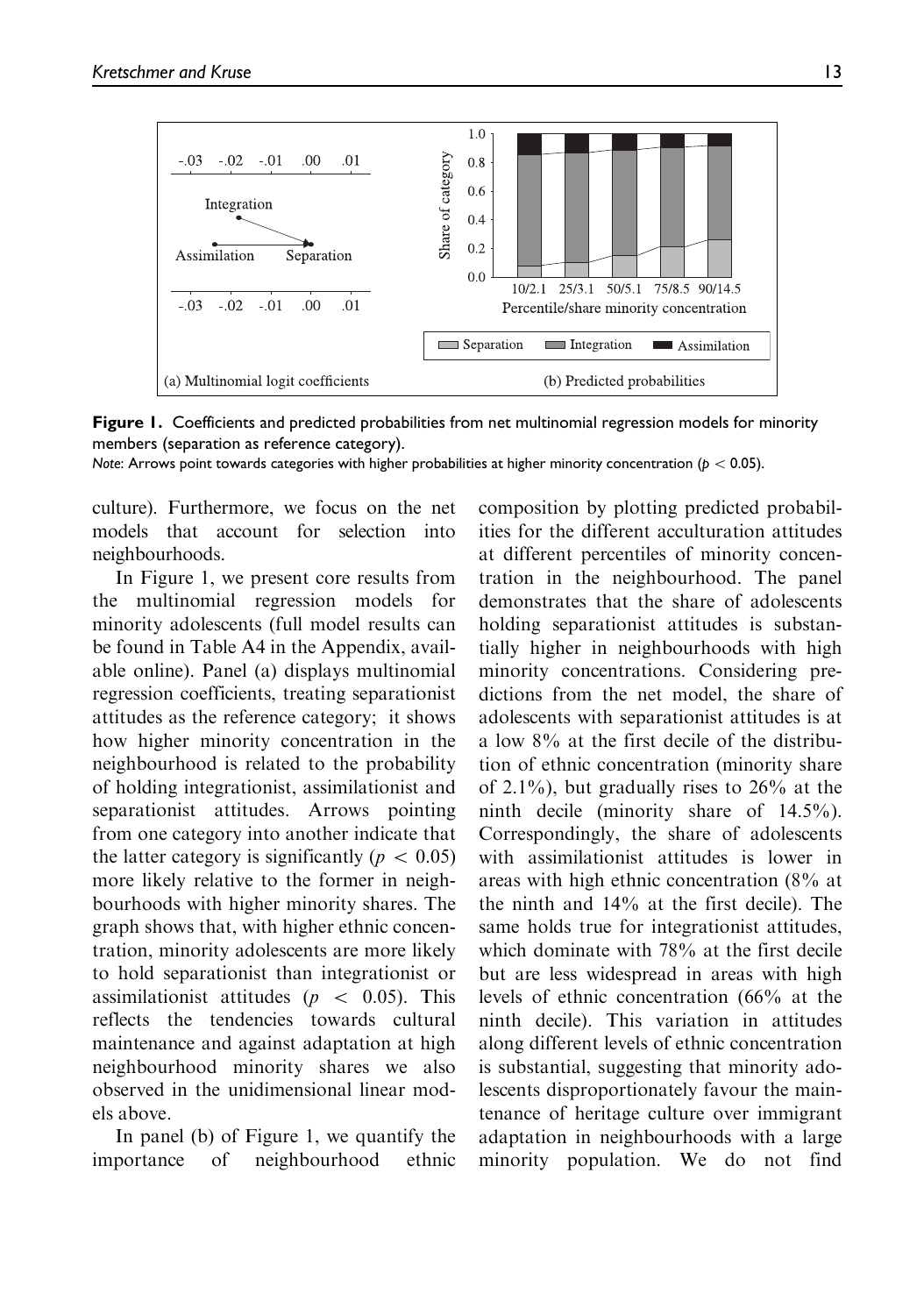evidence of comparable place dependence of acculturation attitudes among majority adolescents: as in the linear regression models reported above, the multinomial logit analyses show no evidence of systematic variation in attitudes according to neighbourhood ethnic composition among majority members (see Table A4 in the Appendix, available online).

## **Discussion**

In this study, we investigated whether the acculturation attitudes of minority and majority adolescents depend on the local context they live in  $-$  in particular, the ethnic composition of their neighbourhoods. Drawing on accounts of intergroup contact, concentration effects and reactive ethnicity, we expected that minority adolescents living in neighbourhoods with high minority concentrations would be less favourable towards immigrant adaptation, thus stressing the importance of heritage culture maintenance over the adoption of cultural practices of the receiving society. For majority adolescents, we expected higher minority concentrations to be associated with stronger support for minorities' cultural maintenance, though we generally expected the place dependence of attitudes to be less pronounced among members of the majority.

Our empirical analyses partly support these expectations: in neighbourhoods with higher levels of ethnic concentration, minority adolescents indeed were more likely to hold separationist attitudes, supporting the maintenance of minorities' heritage culture at the cost of adopting cultural practices specific to the receiving society. While in neighbourhoods with low minority concentration our models predicted less than 10% of minority adolescents to hold such separationist attitudes, they predicted more than 25% to hold comparable attitudes in the neighbourhoods with the highest minority shares. Exploiting the intergenerational design of our data and a rich set of controls, these estimates are already corrected for a variety of selection effects and other potential confounders, suggesting that the neighbourhood context indeed shapes acculturation attitudes among minority adolescents. Among majority adolescents, we found no evidence that acculturation attitudes are place dependent.

Interpreting these findings, we should keep in mind that ethnic segregation is rather moderate in the German context. First, finding evidence of systematic variation in attitudes despite low levels of ethnic segregation is remarkable and suggests that attitudinal variation across the minority population may be even more pronounced in the case of stronger residential segregation. Second, finding no such variation among majority adolescents may be because minority concentrations are too low to exert a measurable influence: acculturation attitudes may be less relevant for majority adolescents and thus subject to greater contingency, as majority youth are not themselves targets of such attitudes. Third, the low absolute levels of minority concentration allow us to speculate on the mechanisms underlying the observed place dependence of attitudes: while reactive ethnicity seems more likely to operate if minority adolescents live spatially isolated in highly segregated neighbourhoods, interaction with majority members may already be curbed in neighbourhoods with only moderate minority shares; accounts of intergroup contact and concentration effects therefore appear as more obvious explanations for the observed variation. While we cannot explicitly put these different mechanisms to the test in our study, we hope that future research can shed more light on the mechanisms that link neighbourhood composition to acculturation attitudes.

Our findings suggest that changes in the ethnic composition of neighbourhoods may bring about attitudinal changes, at least among minority adolescents. From this perspective, interventions targeting residential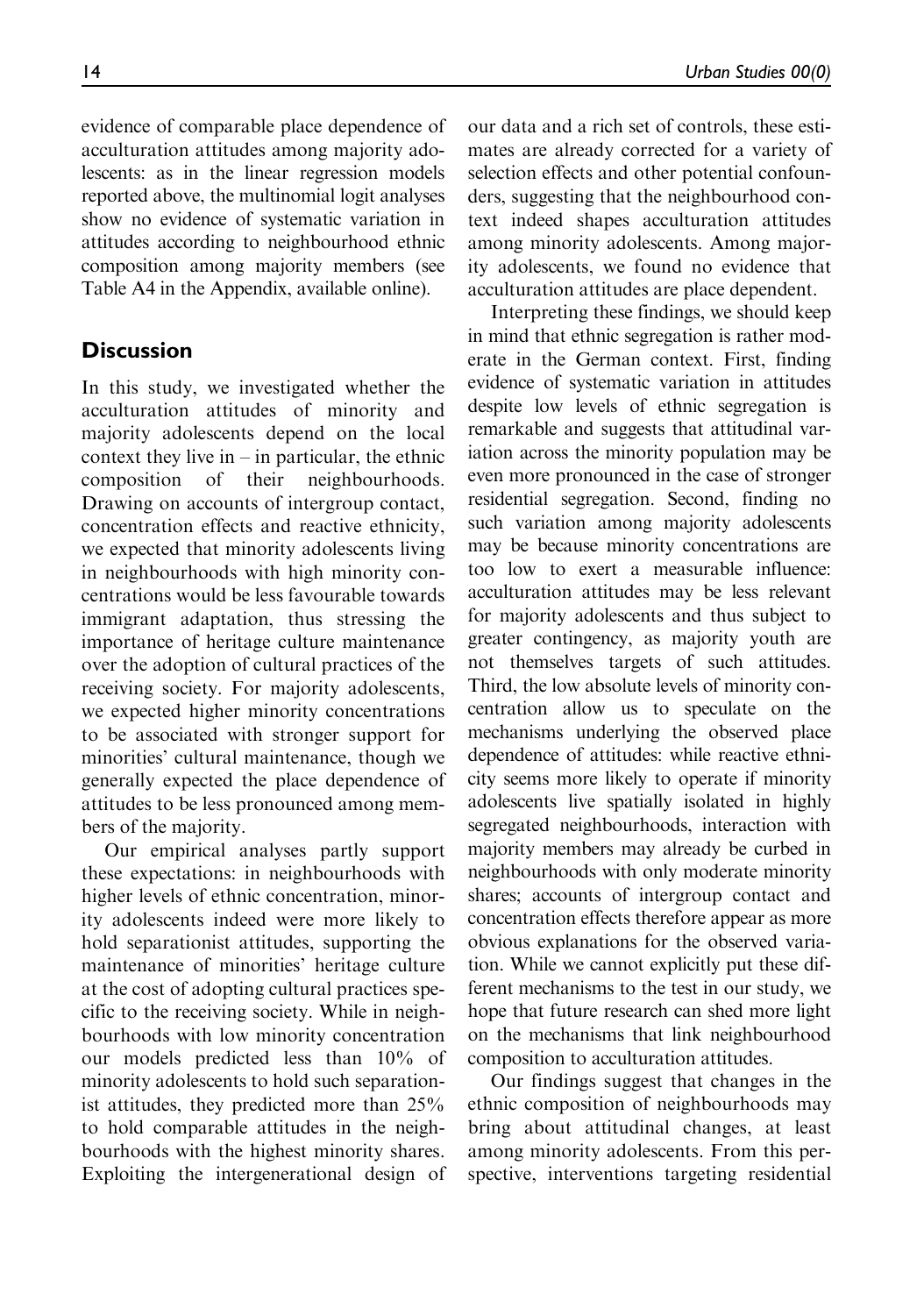(de-)segregation may seem to be promising to also foster integrationist attitudes among minority adolescents. However, several considerations are in order: first, given the limited range of neighbourhood compositions in Germany, we were unable to assess potential threshold effects of the neighbourhood composition. Neighbourhood effects due to increased out-group contact, for example, may level off at higher levels of concentration once sufficient meeting opportunities are provided; other mechanisms, such as reactive ethnicity, may only operate at higher levels of ethnic concentration. In order to develop dependable and effective interventions, knowledge about effects for a broader range of neighbourhood compositions is necessary. Second, the neighbourhood may be only one of several contexts to be targeted by an intervention. Given this study's focus on adolescents, schools would be an obvious alternative. Neighbourhood characteristics strongly shape school compositions as adolescents tend to attend schools close to their homes (Burgess et al., 2004; Karsten et al., 2003). Under such conditions, the neighbourhood effects we observed may reflect indirect effects, with neighbourhood ethnic composition shaping school composition and school composition shaping attitudes. Additional analyses suggest that in our case of adolescents in Germany, schools at best account for a small part of the observed association between neighbourhood compositions and attitudes (results not shown here, available upon request), suggesting that neighbourhoods themselves are of key importance. However, in other settings, contexts such as schools or workplaces may turn out to be more effective targets of interventions than neighbourhoods.

Our study can only provide a first assessment of the role neighbourhoods play in shaping the acculturation attitudes of minority and majority members. From a methodological perspective, we have tried to provide credible estimates of neighbourhood effects by relying on the intergenerational nature of our data and by explicitly controlling for a wealth of potential confounders. However, we are limited by the fact that we only have explicit information on the characteristics of one of the surveyed adolescents' parents, meaning that our measures of parental characteristics – particularly in the domain of acculturation and other cultural attitudes – are incomplete. Furthermore, our estimation approach rests on the assumption that we could observe all important confounders, which we cannot test empirically. We hope that our study is followed by other rigorous empirical approaches set out to test whether local neighbourhoods shape attitudes towards the acculturation of immigrants.

#### Funding

CILS4EU research project funded in the NORFACE ERA NET Plus Migration in Europe-programme.

#### ORCID iD

David Kretschmer **iD** [https://orcid.org/0000-](https://orcid.org/0000-0002-8702-3007) [0002-8702-3007](https://orcid.org/0000-0002-8702-3007)

#### **Note**

- 1. The German sampling frame contains all secondary schools in the country except for schools for special needs and schools located in the German federal state of Bavaria (for further details, see CILS4EU, 2016).
- 2. We consider the middle category ('neither agree nor disagree') to reflect rather positive attitudes towards adaptation and maintenance because of the strong wording of the questionnaire items. Given this wording, negative attitudes should be reflected by respondents disagreeing or completely disagreeing on the items.
- 3. In all ethnic origin groups, mostly mothers rather than fathers participated in the parental survey. The proportion of mothers is only slightly higher in majority than in minority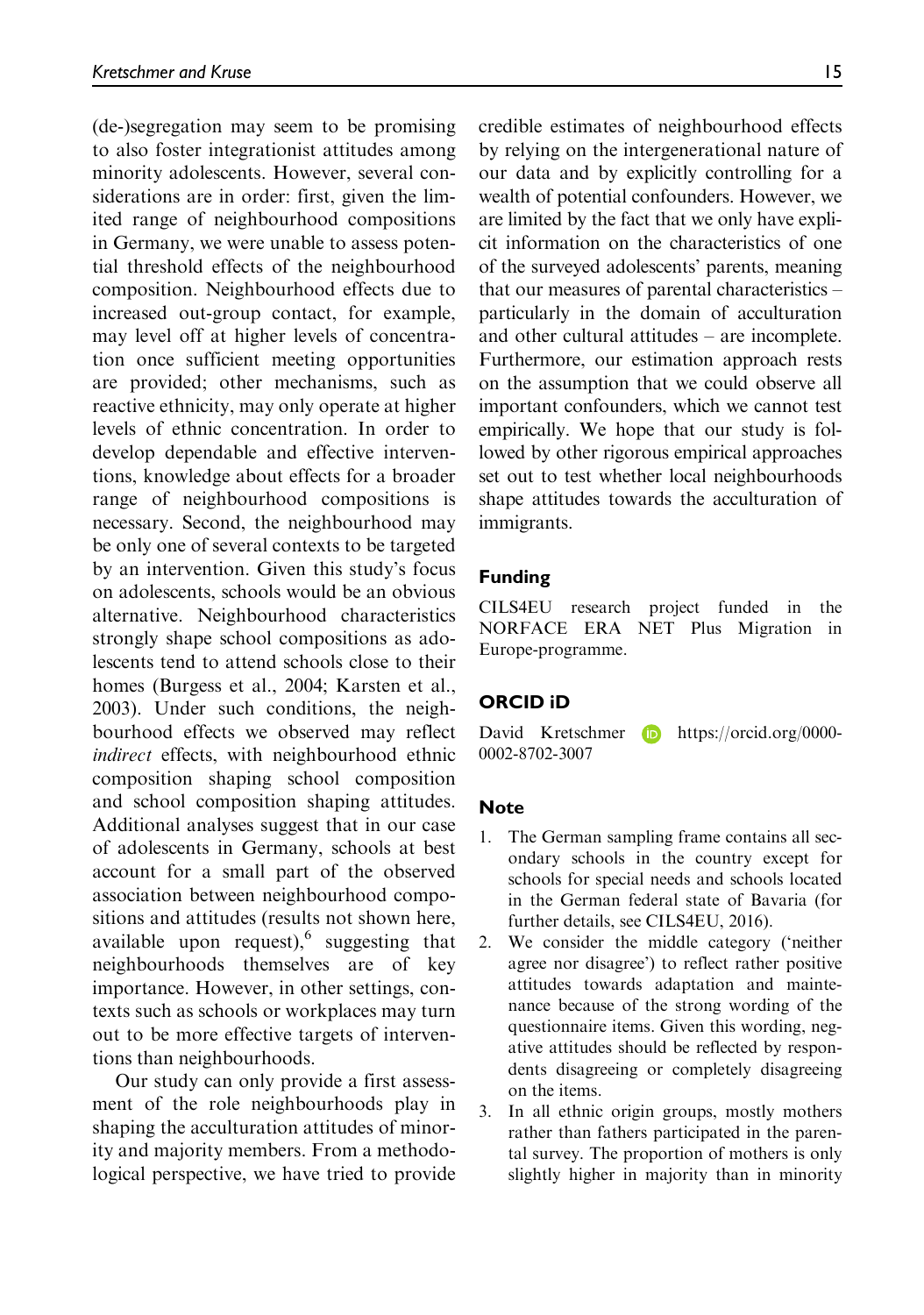families (80% versus 78%), though there is some variation across ethnic origins.

- 4. This lack of aggregate change represents two parallel processes working in different directions: on the one hand, the inclusion of parental characteristics reduces estimates for the effect of neighbourhood composition on attitudes towards adaptation. On the other hand, accounting for the neighbourhood unemployment rate drives the coefficient up to values close to the original estimates. This is because neighbourhood ethnic and socioeconomic composition are positively correlated and because minority adolescents hold stronger attitudes towards immigrant adaptation in contexts with high unemployment. By contrast, attitudes towards cultural maintenance are unaffected by neighbourhood unemployment rate.
- 5. Only adolescents of former Yugoslavian origin seem to somewhat deviate from the other subgroups, with higher ethnic concentrations not being associated with less positive attitudes towards integration in this subgroup.
- 6. We estimated further regression models which, in addition to neighbourhood composition, contained information on ethnic school composition as a potential mediator. Evidence on mediation is not conclusive in these analyses. Importantly, however, mediation is partial at best, with estimates of neighbourhood effects only declining by a minor extent when accounting for school composition.

#### References

- Abrahamson M (1996) Urban Enclaves: Identity and Place in America. New York, NY: St Martin's Press.
- Alba R and Foner N (2015) Strangers No More: Immigration and the Challenges of Integration in North America and Western Europe. Princeton, NJ: Princeton University Press.
- Allport GW (1954) The Nature of Prejudice. Cambridge, MA: Addison-Wesley.
- Arends-Tóth J and van de Vijver FJR (2000) Multiculturalisme: Spanning tussen ideaal en realiteit. Nederlands Tijdschrift voor de Psychologie en haar Grensgebieden 55(3): 159–168.
- Berry JW (1995) Psychology of acculturation. In: Goldberger NR and Veroff JB (eds) The

Culture and Psychology Reader. New York,

- NY: New York University Press, pp. 457–488. Berry JW (1997) Immigration, acculturation, and adaptation. Applied Psychology 46(1): 5–34.
- Berry JW, Phinney JS, Sam DL, et al. (2006) Immigrant youth: Acculturation, identity, and adaptation. Applied Psychology 55(3): 303–332.
- Breugelmans SM and van De Vijver FJR (2004) Antecedents and components of majority attitudes toward multiculturalism in the Netherlands. Applied Psychology 53(3): 400–422.
- Bundesamt für Migration und Flüchtlinge (2016) Migrationsbericht 2015. Nürnberg. Available at: [https://www.bamf.de/SharedDocs/Anla](https://www.bamf.de/SharedDocs/Anlagen/DE/Forschung/Migrationsberichte/migrationsbericht-2015.pdf?__blob=publicationFile) [gen/DE/Forschung/Migrationsberichte/migrat](https://www.bamf.de/SharedDocs/Anlagen/DE/Forschung/Migrationsberichte/migrationsbericht-2015.pdf?__blob=publicationFile) ionsbericht-2015.pdf? blob=publicationFile.
- Burgess S, Lupton R and Wilson D (2004) Parallel Lives? Ethnic Segregation in the Playground and the Neighbourhood. CMPO Working Paper Series. Bristol: University of Bristol.
- Chetty R, Hendren N and Katz LF (2016) The effects of exposure to better neighborhoods on children: New evidence from the Moving to Opportunity experiment. American Economic Review 106(4): 855–902.
- CILS4EU (2016) Children of Immigrants Longitudinal Survey in Four European Countries. Technical Report. Wave 1–2010/2011, v1.2.0. Mannheim: Mannheim University.
- Diehl C and Schnell R (2006) Reactive ethnicity or assimilation? Statements, arguments, and first empirical evidence for labor migrants in Germany. International Migration Review 40(4): 786–816.
- Dujardin C, Peeters D and Thomas I (2009) Neighbourhood effects and endogeneity issues. CORE Discussion Paper 2009056. Universite´ catholique de Louvain.
- Durlauf SN (2004) Neighborhood effects. In: Henderson V and Thisse JF (eds) Handbook of Regional and Urban Economics. Amsterdam: Elsevier and North Holland, pp. 2173–2242.
- Dustmann C and Preston I (2001) Attitudes to ethnic minorities, ethnic context and location decisions. The Economic Journal 111(470): 353–373.
- Elliott DS, Wilson WJ, Huizinga D, et al. (1996) The effects of neighborhood disadvantage on adolescent development. Journal of Research in Crime and Delinquency 33(4): 389–426.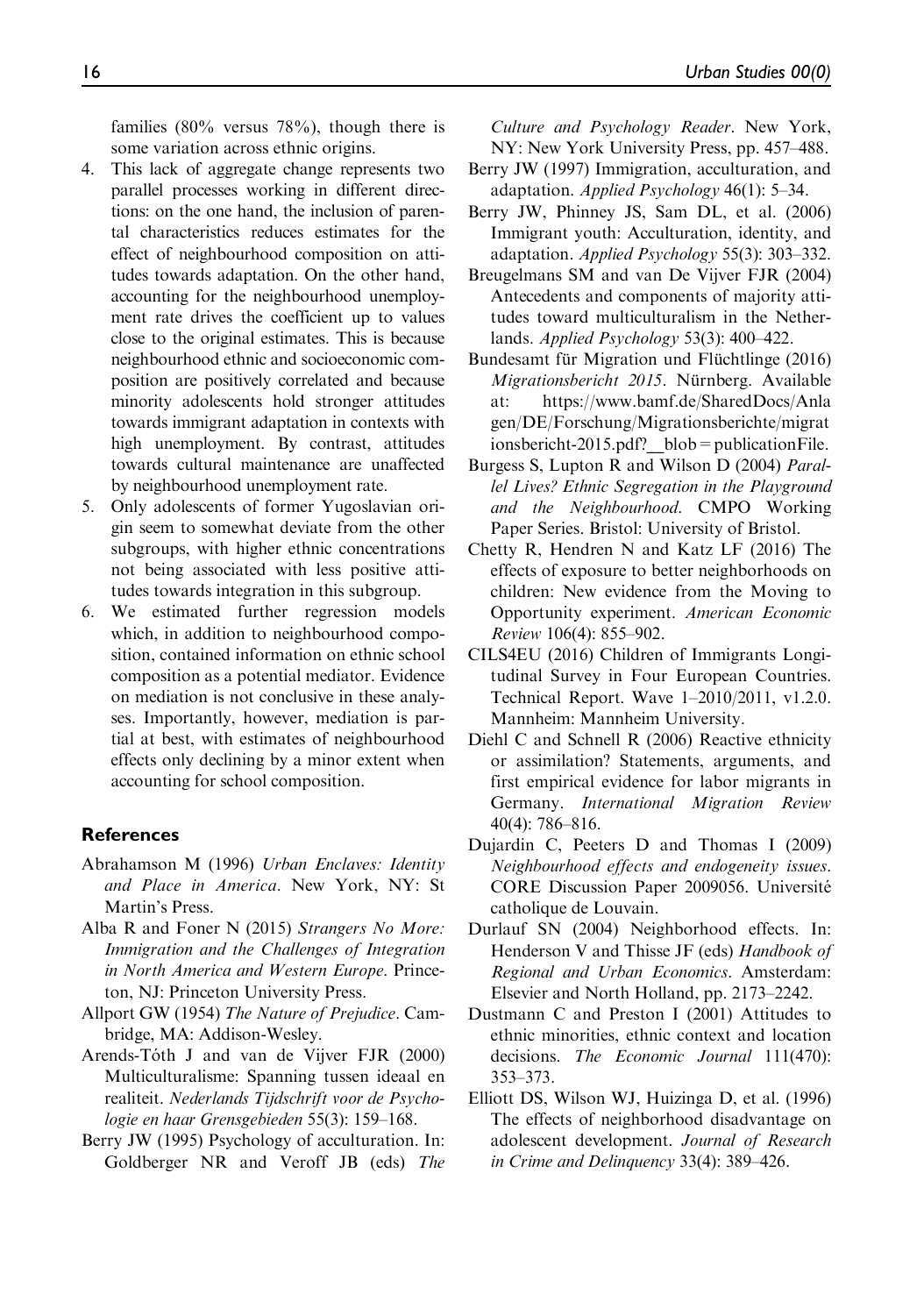- Ersanilli E and Koopmans R (2011) Do immigrant integration policies matter? A threecountry comparison among Turkish immigrants. West European Politics 34(2): 208–234.
- Friedrichs J (2008) Ethnische Segregation. Kölner Zeitschrift für Soziologie und Sozialpsychologie, Sonderheft 48: 380–411.
- Galster GC (2008) Quantifying the effect of neighbourhood on individuals: Challenges, alternative approaches, and promising directions. Schmollers Jahrbuch – Journal of Applied Social Sciences 128: 7–48.
- Gordon MM (1964) Assimilation in American Life. New York, NY: Oxford University Press.
- Groenewold G, de Valk HAG and van Ginneken J (2014) Acculturation preferences of the Turkish second generation in 11 European cities. Urban Studies 51(10): 2125–2142.
- Güngör D  $(2007)$  The interplay between values, acculturation and adaptation: A study on Turkish-Belgian adolescents. International Journal of Psychology 42(6): 380–392.
- Hedman L and van Ham M (2012) Understanding neighbourhood effects: Selection bias and residential mobility. In: van Ham M, Manley D, Bailey N, et al. (eds) Neighbourhood Effects Research: New Perspectives. Dordrecht: Springer, pp. 79–99.
- Kalter F, Heath AF, Hewstone M, et al. (2016) Children of Immigrants Longitudinal Survey in Four European Countries (CILS4EU) – Full Version. Data File for On-Site Use. GESIS Data Archive, Cologne. ZA5353 Data File Version 1.2.0.
- Karsten S, Ledoux G, Roeleveld J, et al. (2003) School choice and ethnic segregation. Educational Policy 17(4): 452–477.
- Krosnick JA and Alwin DF (1989) Aging and susceptibility to attitude change. Journal of Personality and Social Psychology 57(3): 416–425.
- Kruse H and Dollmann J (2017) Name-based measures of neighborhood composition: How telling are neighbors' names? Survey Research Methods 11(4): 435–450.
- Leventhal T and Brooks-Gunn J (2000) The neighborhoods they live in: The effects of neighborhood residence on child and adolescent outcomes. Psychological Bulletin 126(2): 309–337.
- Massey DS and Denton NA (1985) Spatial assimilation as a socioeconomic outcome. American Sociological Review 50(1): 94–106.
- Massey DS and Mullan BP (1984) Processes of Hispanic and black spatial assimilation. American Journal of Sociology 89(4): 836–873.
- Mateos P (2007) A review of name-based ethnicity classification methods and their potential in population studies. Population, Space and Place 13(4): 243–263.
- Musterd S (2005) Social and ethnic segregation in Europe: Levels, causes, and effects. Journal of Urban Affairs 27(3): 331–348.
- Neto F (2002) Acculturation strategies among adolescents from immigrant families in Portugal. International Journal of Intercultural Relations 26: 17–38.
- Pettigrew TF and Tropp LR (2006) A metaanalytic test of intergroup contact theory. Journal of Personality and Social Psychology 90(5): 751–783.
- Pfafferott I and Brown R (2006) Acculturation preferences of majority and minority adolescents in Germany in the context of society and family. International Journal of Intercultural Relations 30(6): 703–717.
- Piontkowski U, Florack A, Hoelker P, et al. (2000) Predicting acculturation attitudes of dominant and non-dominant groups. International Journal of Intercultural Relations 24(1):  $1-26$ .
- Portes A and Rumbaut RG (2001) Legacies: The Story of the Immigrant Second Generation. Berkeley, CA: University of California Press.
- Portes A, Aparicio R and Haller W (2018) General trends and exceptions in the incorporation of immigrant youths to host societies. Ethnic and Racial Studies 41(3): 517–521.
- Sam DL (1995) Acculturation attitudes among young immigrants as a function of perceived parental attitudes toward cultural change. The Journal of Early Adolescence 15(2): 238–258.
- Schneider SL (2008) Anti-immigrant attitudes in Europe: Outgroup size and perceived ethnic threat. European Sociological Review 24(1): 53–67.
- Statistische Ämter des Bundes und der Länder (2013) Bevölkerung nach Migrationsstatus regional: Ergebnisse des Mikrozensus 2011. Wiesbaden: Hessisches Statistisches Landesamt.